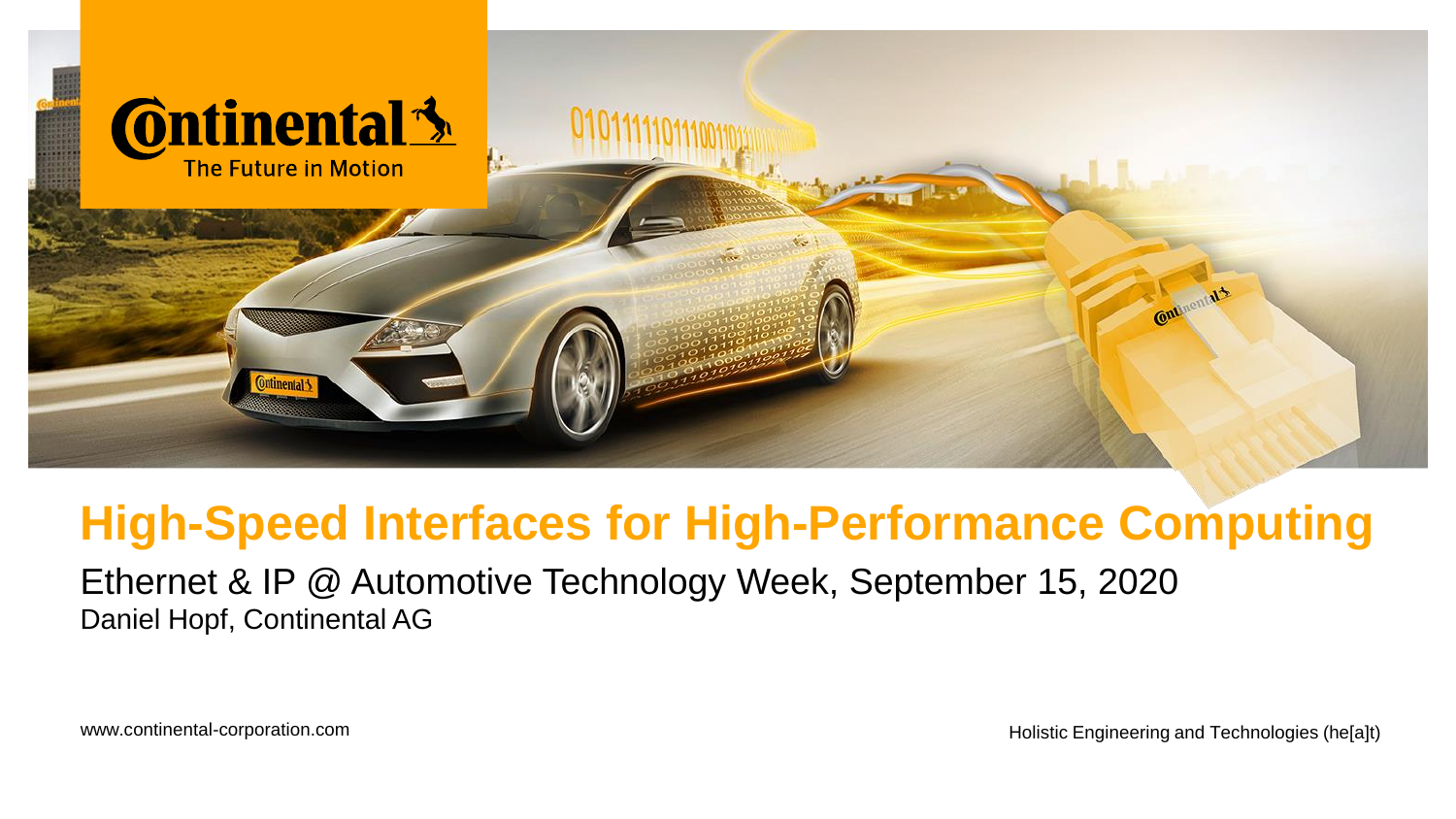## **Definitions for this presentation**

| High-Speed   ≥100 Mbit/s Ethernet, no 10BASE-T1S                                          |
|-------------------------------------------------------------------------------------------|
| xMII   Placeholder for an MII interface variant                                           |
| HPC   High-Performance Computer/Computing (ECU with one or more powerful microprocessors) |
| SerDes    Serializer / Deserializer (mechanism for serial data transmission)              |

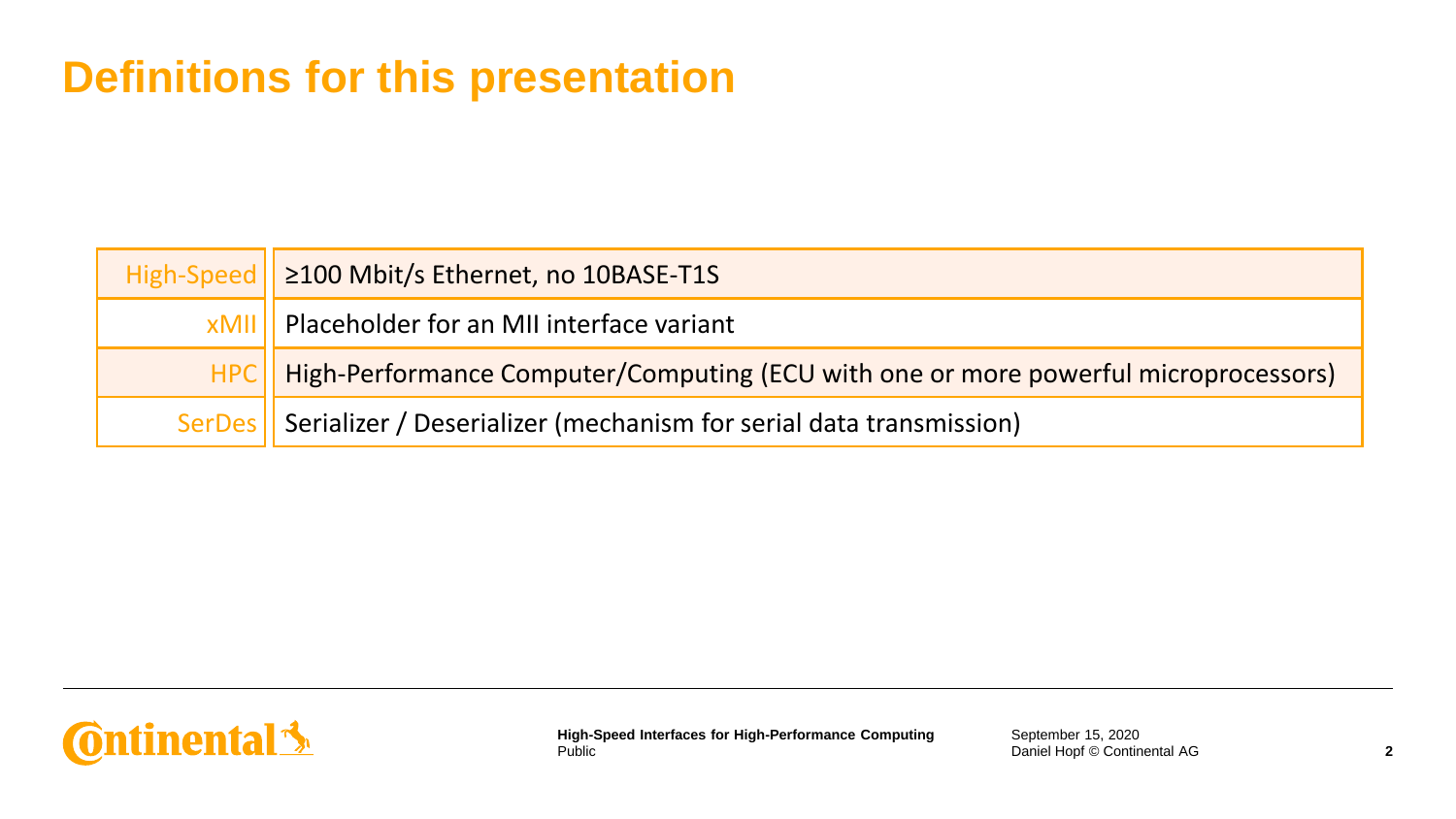## **High-Speed Interfaces for High-Performance Computing** Agenda

| Motivation                           |  |
|--------------------------------------|--|
| It's been easy so far                |  |
| It suits me, it suits me not         |  |
| <b>Standardization &amp; Summary</b> |  |

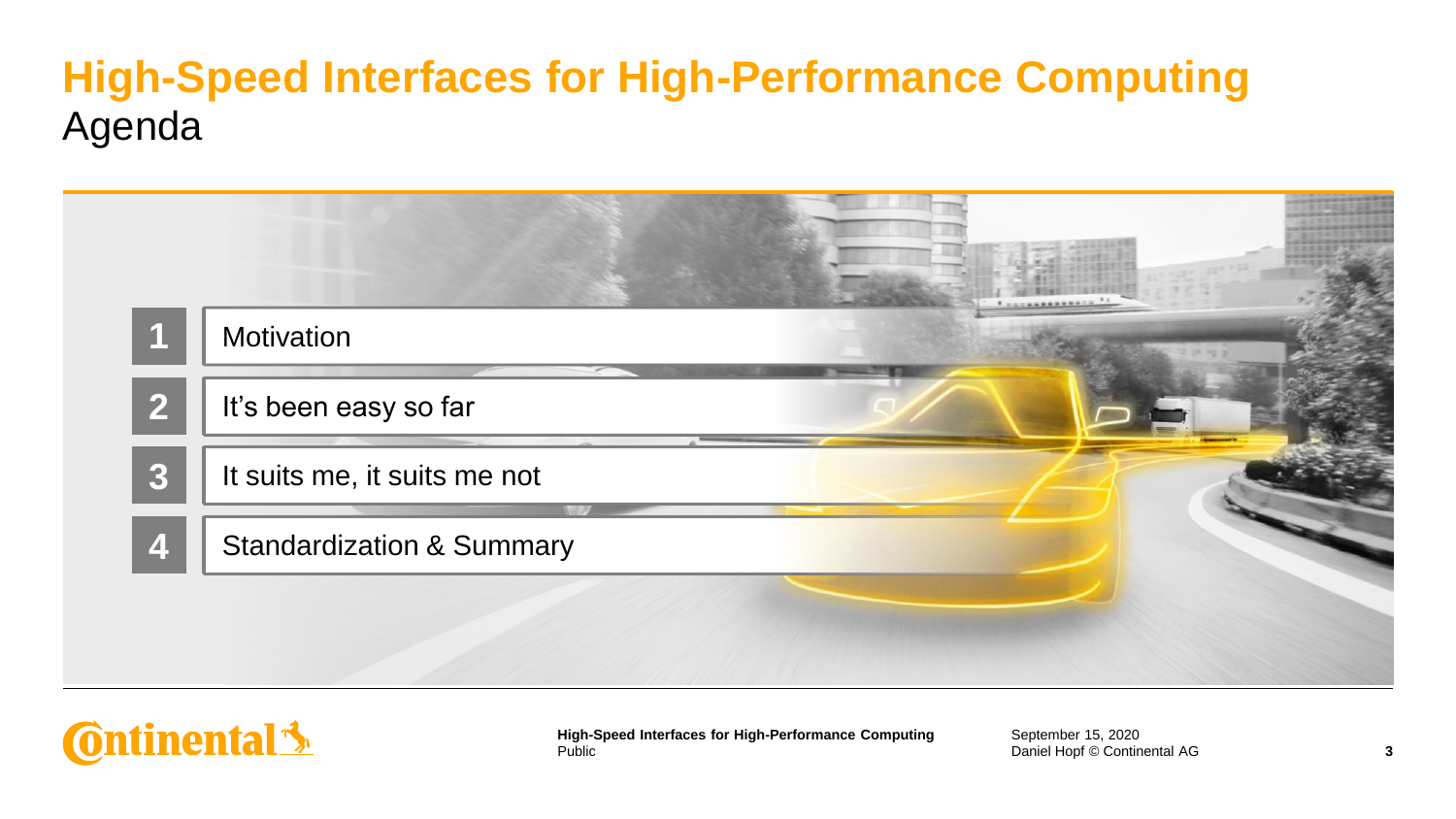## **High-Speed Interfaces for High-Performance Computing** Agenda

|                | <b>Motivation</b>                    |  |  |
|----------------|--------------------------------------|--|--|
| $\overline{2}$ | It's been easy so far                |  |  |
| $\overline{3}$ | It suits me, it suits me not         |  |  |
|                | <b>Standardization &amp; Summary</b> |  |  |

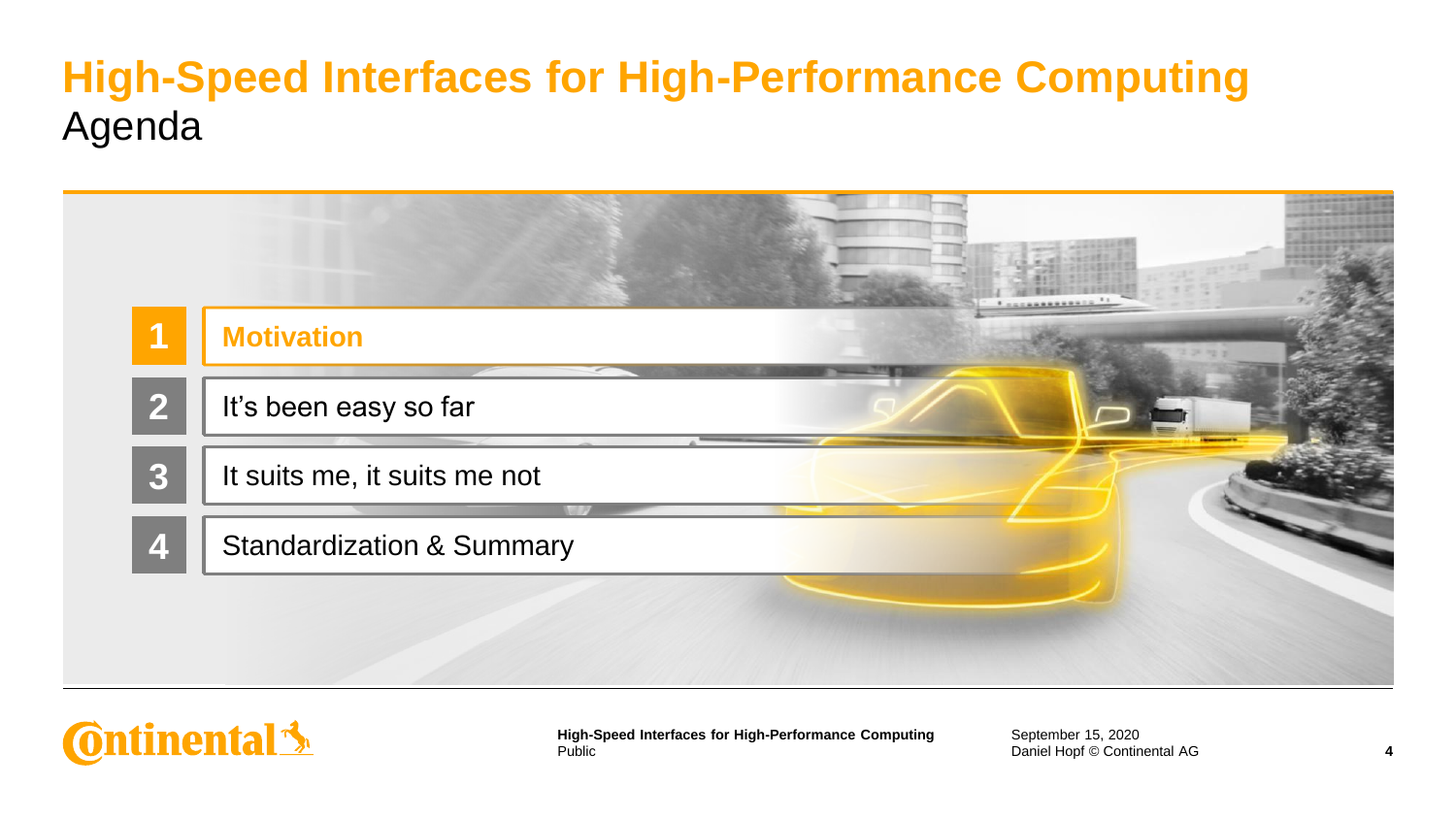#### **Motivation** High-Performance Computing is here



Source: *https://www.continental.com/en/press/pressreleases/2019-11-12-icas-vw-199636* Press Release

2019-11-12

#### Continental Vehicle Server Connects VW ID. Electric Vehicles

- $\bullet$  Continental's new server concept is a central element for the conversion to a service-oriented electronics architecture in highly connected ID, electric cars
- Volkswagen uses the server as an in-car application server (ICAS1) for ID, vehicle models based on the modular electric drive matrix (MEB)
- High computing power and a consistent separation of hardware and software are paving the way for new functions and convenient over-the-air updates

Regensburg/Wolfsburg, November 12, 2019. The electronics architecture of the modern generation of vehicles is undergoing a profound transformation, moving away from the many individual control units of current cars and towards a small number of highperformance computers. In the future, they will provide the computing power for the functional domains in the vehicle. The server developed by the technology company Continental is now going into production at Volkswagen as an in-car application server (ICAS1). The largest European carmaker is using ICAS1 technology for its upcoming ID. electric vehicles based on the modular electric drive matrix MEB developed by Volkswagen.

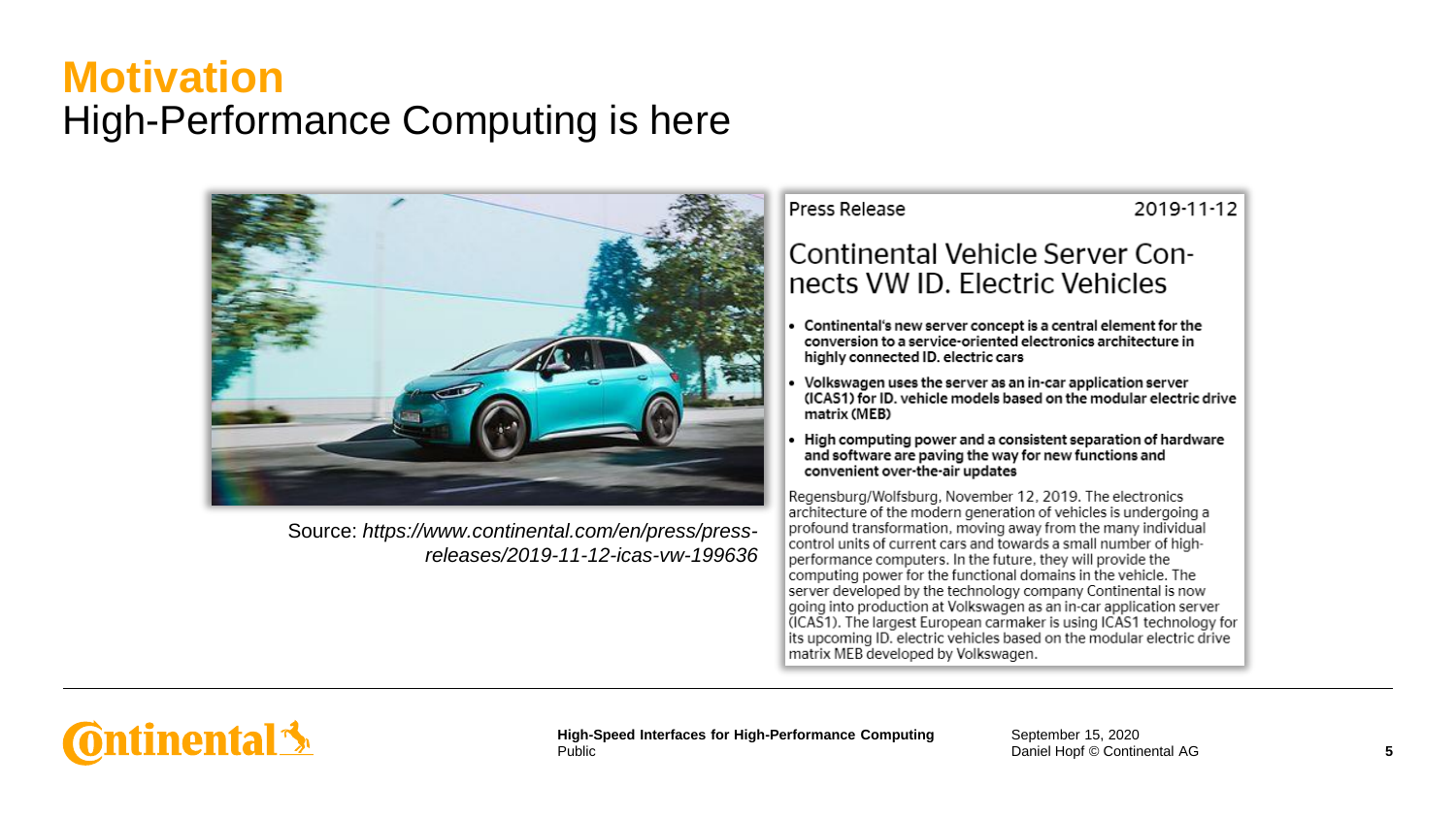#### **Motivation** Architecture of the VW MEB ICAS platform



CAN, CAN-FD and Lin Networks are not shown in this picture

**ICAS1 ECU**

- Extensive 100BASE-T1 and 1000BASE-T1 Ethernet connectivity
- **Multiple on-board Ethernet Switches**
- **Two Controllers**
- 3x 1000 Mbit/s Ethernet link on PCB
- › 1x 100 Mbit/s Ethernet link on PCB

Image source: *"1000BASE-T1 from Standard to Series Production";* O. Krieger, C. Mash, IEEE-SA Ethernet Technology Day 2018

# **Ontinental 3**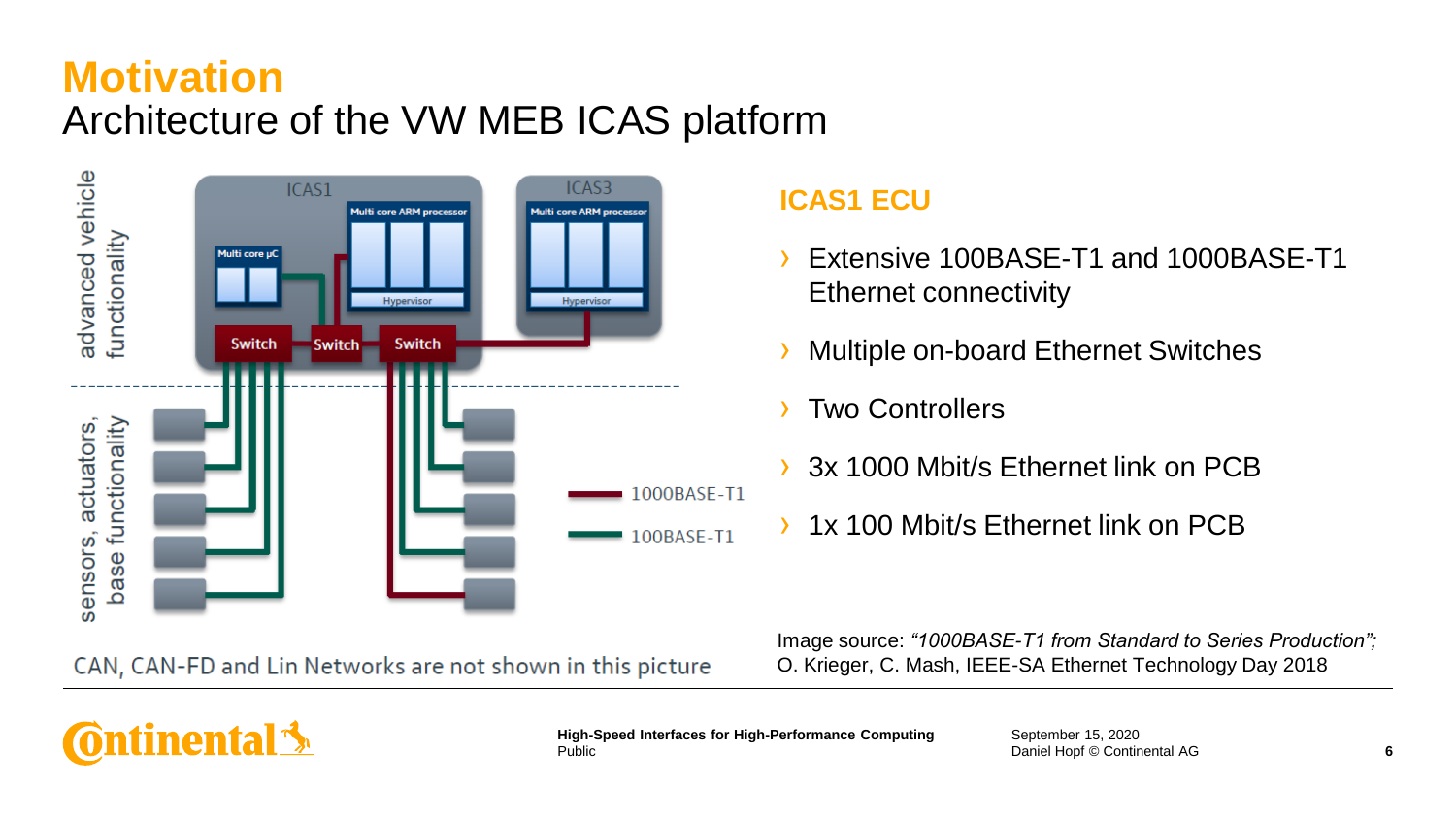#### **Motivation** Architecture of the VW MEB ICAS platform



CAN, CAN-FD and Lin Networks are not shown in this picture

#### **ICAS1 ECU**

- Extensive 100BASE-T1 and 1000BASE-T1 Ethernet connectivity
- **Multiple on-board Ethernet Switches**
- **Two Controllers**
- 3x 1000 Mbit/s Ethernet link on PCB
- 1x 100 Mbit/s Ethernet link on PCB

#### › **10+ xMII connection points**

Image source: *"1000BASE-T1 from Standard to Series Production";* O. Krieger, C. Mash, IEEE-SA Ethernet Technology Day 2018

# **Ontinental 3**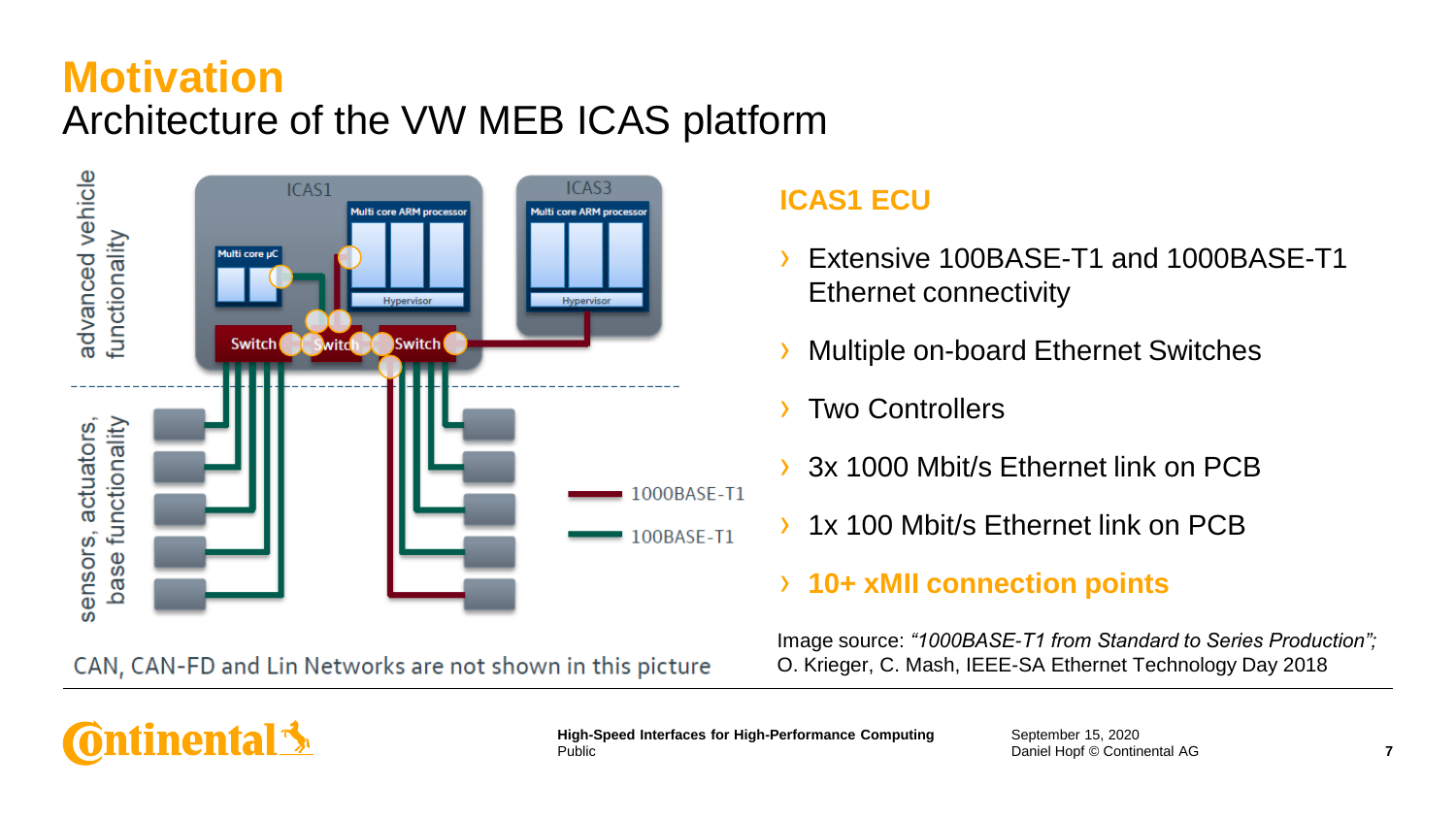## **Motivation**

**Ontinental 3** 

## Exemplary distribution of High-Speed Interfaces on ECUs



Public **High-Speed Interfaces for High-Performance Computing September 15, 2020**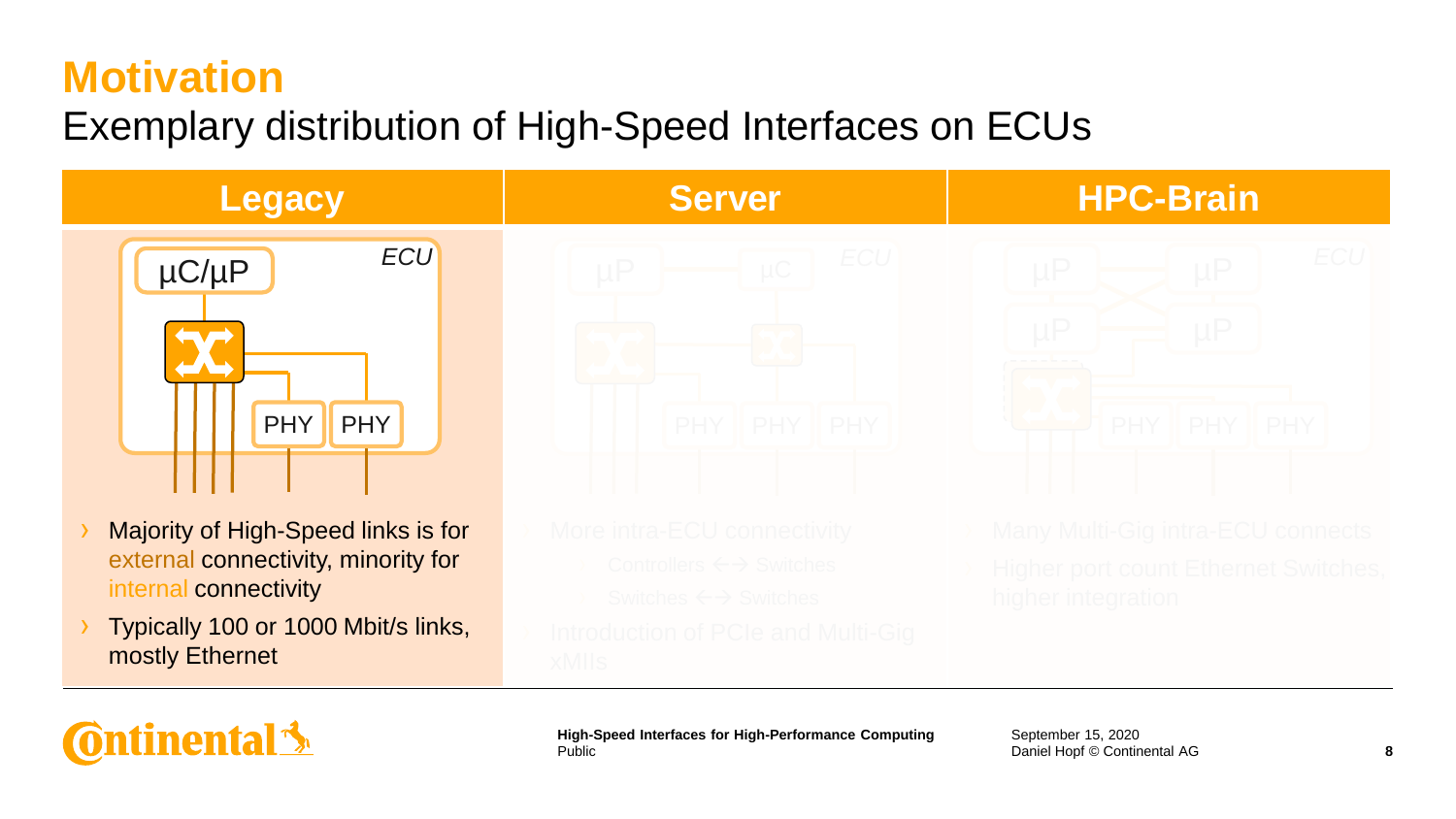## **Motivation**

**Ontinental 3** 

## Exemplary distribution of High-Speed Interfaces on ECUs



Public **High-Speed Interfaces for High-Performance Computing September 15, 2020**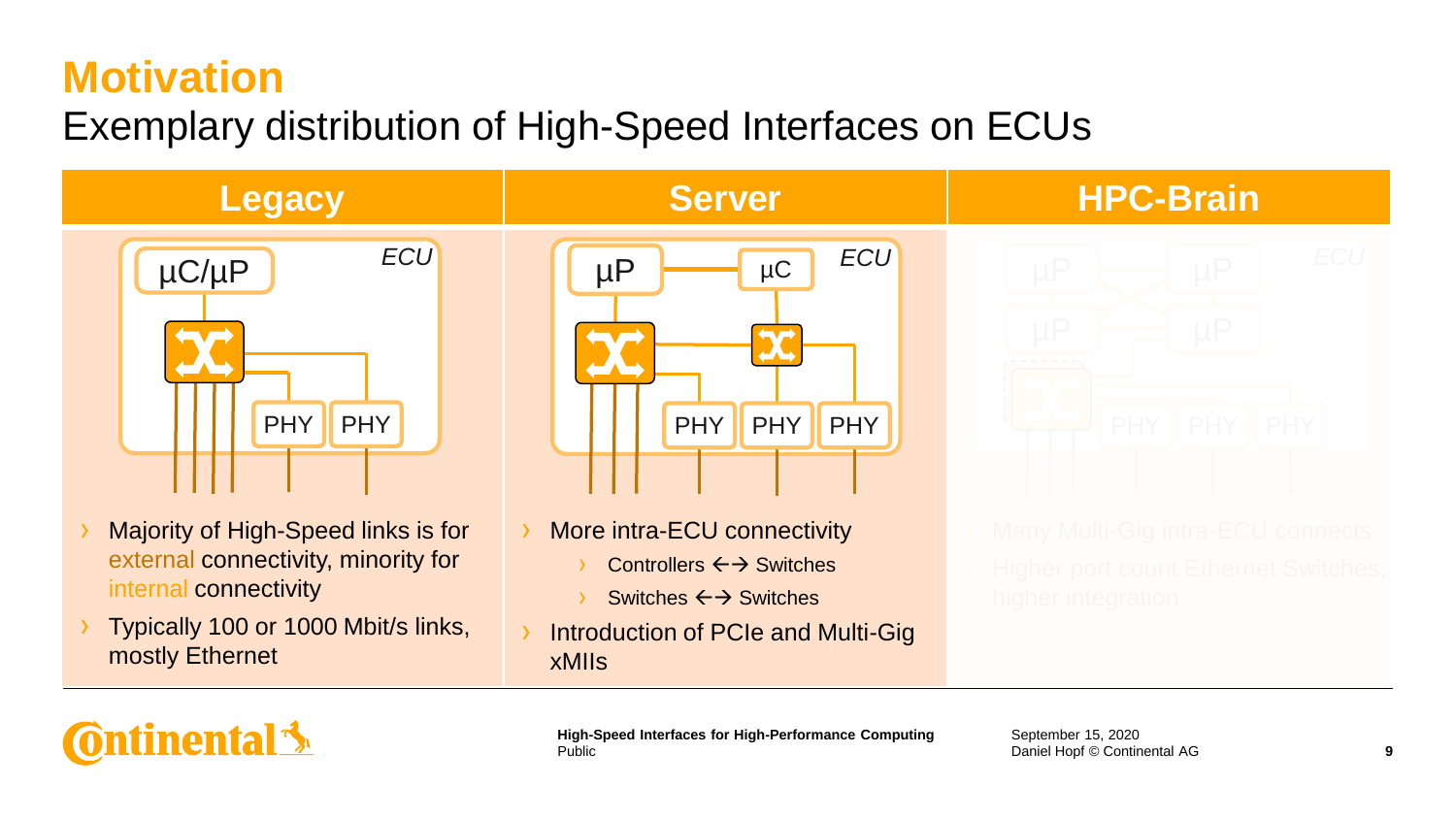## **Motivation**

## Exemplary distribution of High-Speed Interfaces on ECUs



- external connectivity, minority for internal connectivity
- › Typically 100 or 1000 Mbit/s links, mostly Ethernet
- Controllers  $\leftarrow$  Switches
	- Switches ← → Switches
- Introduction of PCIe and Multi-Gig xMIIs
- 
- **Higher port count Ethernet Switches,** higher integration

**Ontinental 3** 

Public **High-Speed Interfaces for High-Performance Computing September 15, 2020**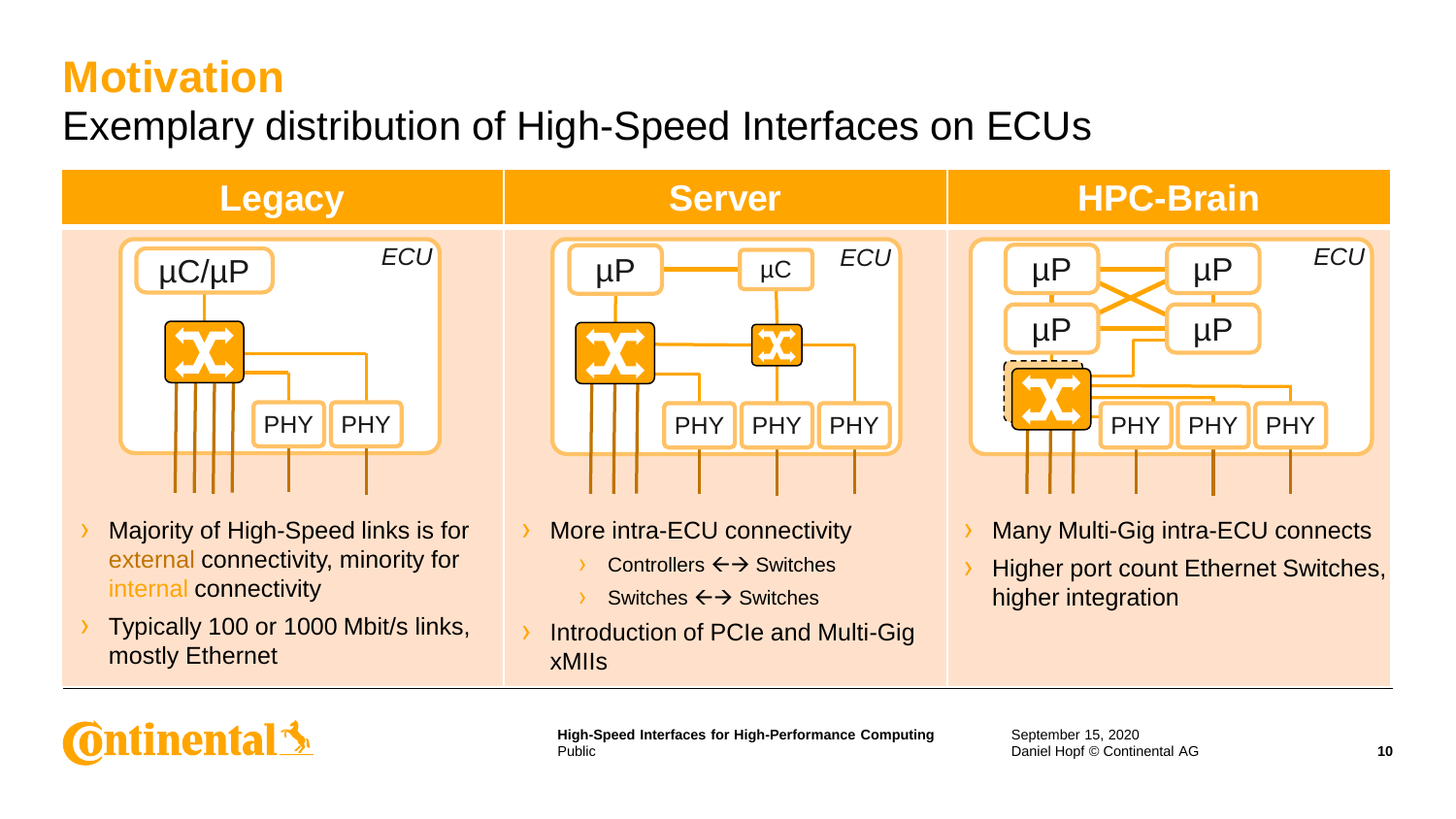## **High-Speed Interfaces for High-Performance Computing** Agenda

|                  | Motivation                           |  |
|------------------|--------------------------------------|--|
|                  | It's been easy so far                |  |
|                  | It suits me, it suits me not         |  |
| $\boldsymbol{A}$ | <b>Standardization &amp; Summary</b> |  |

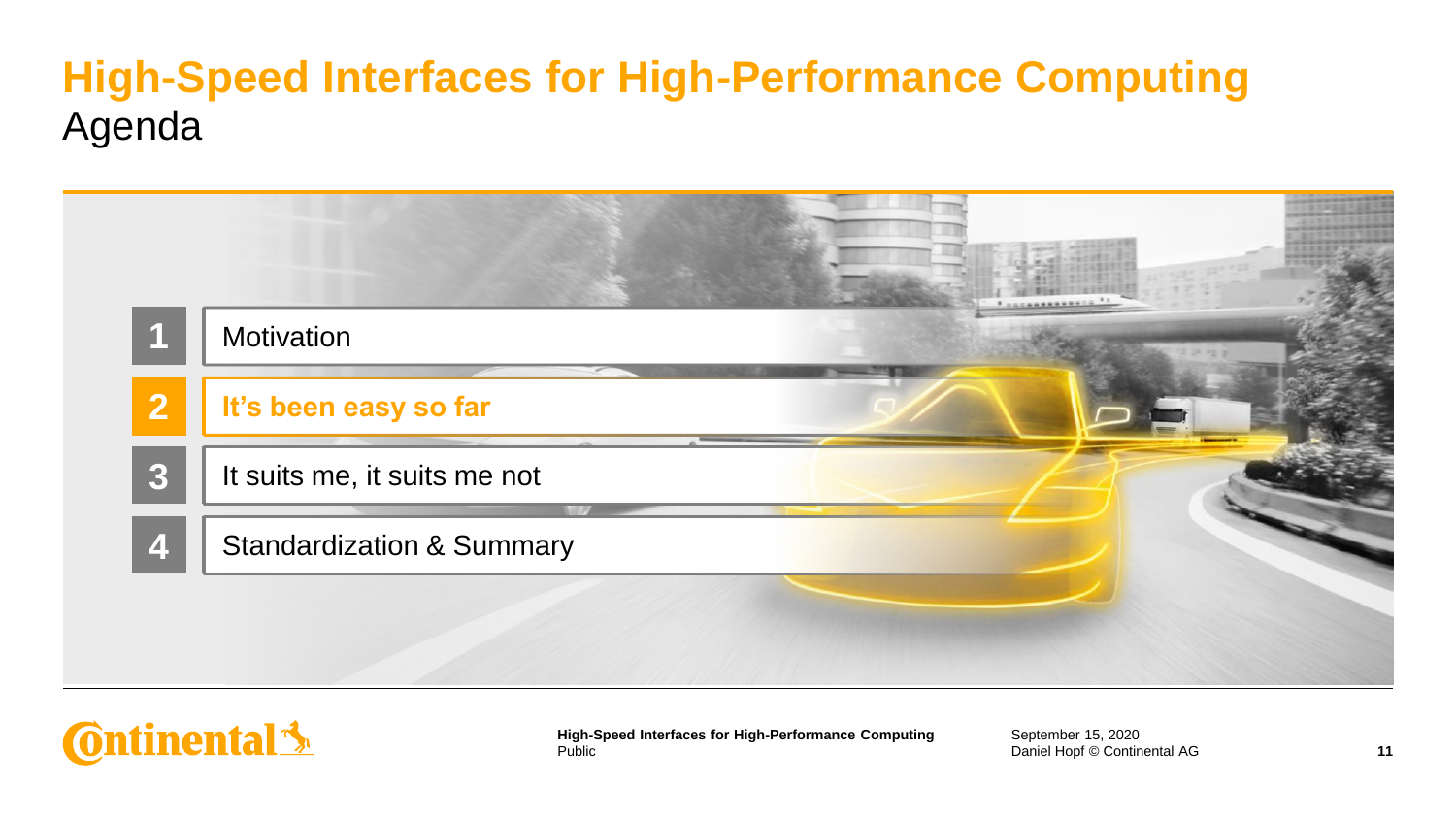

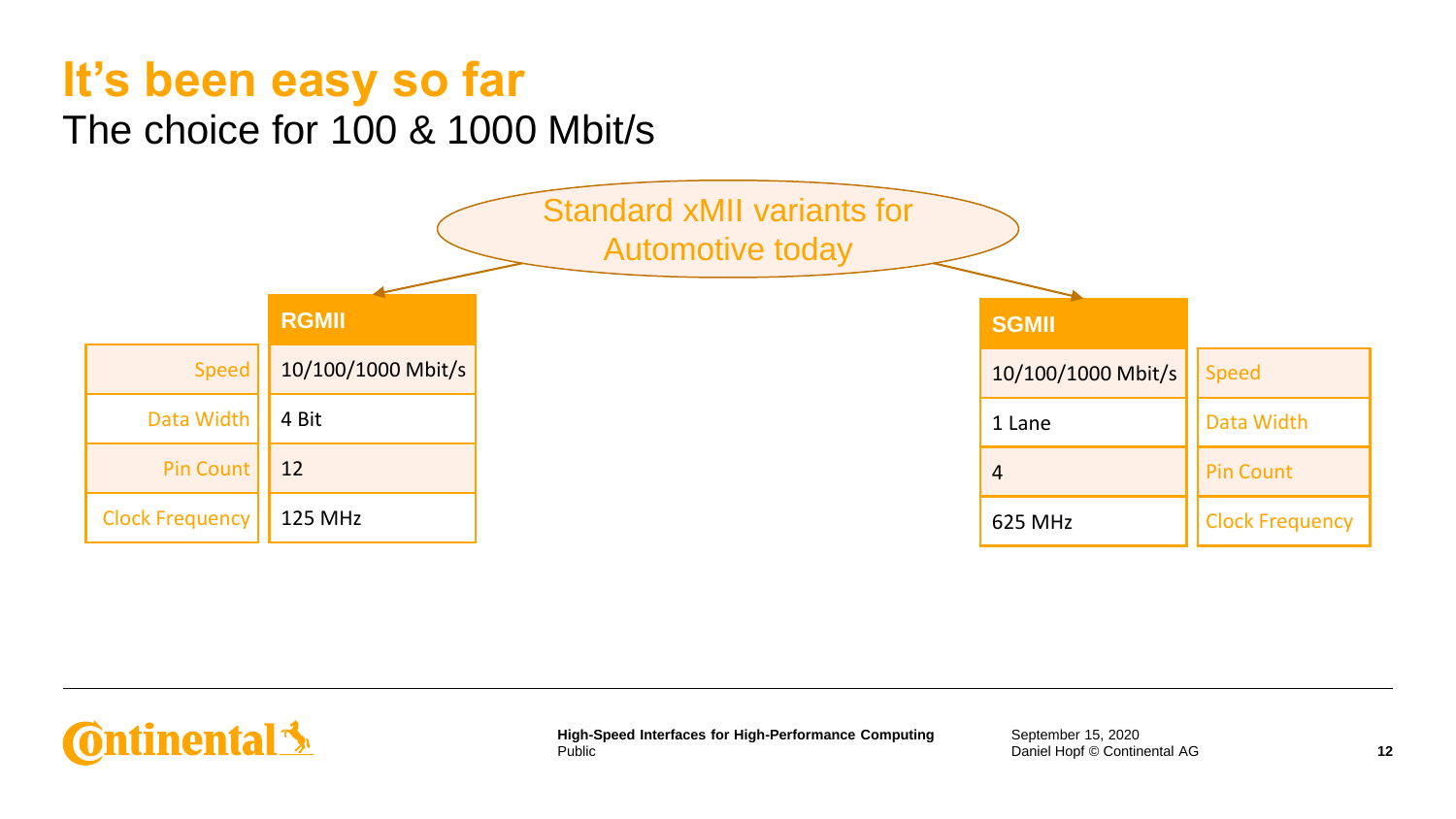

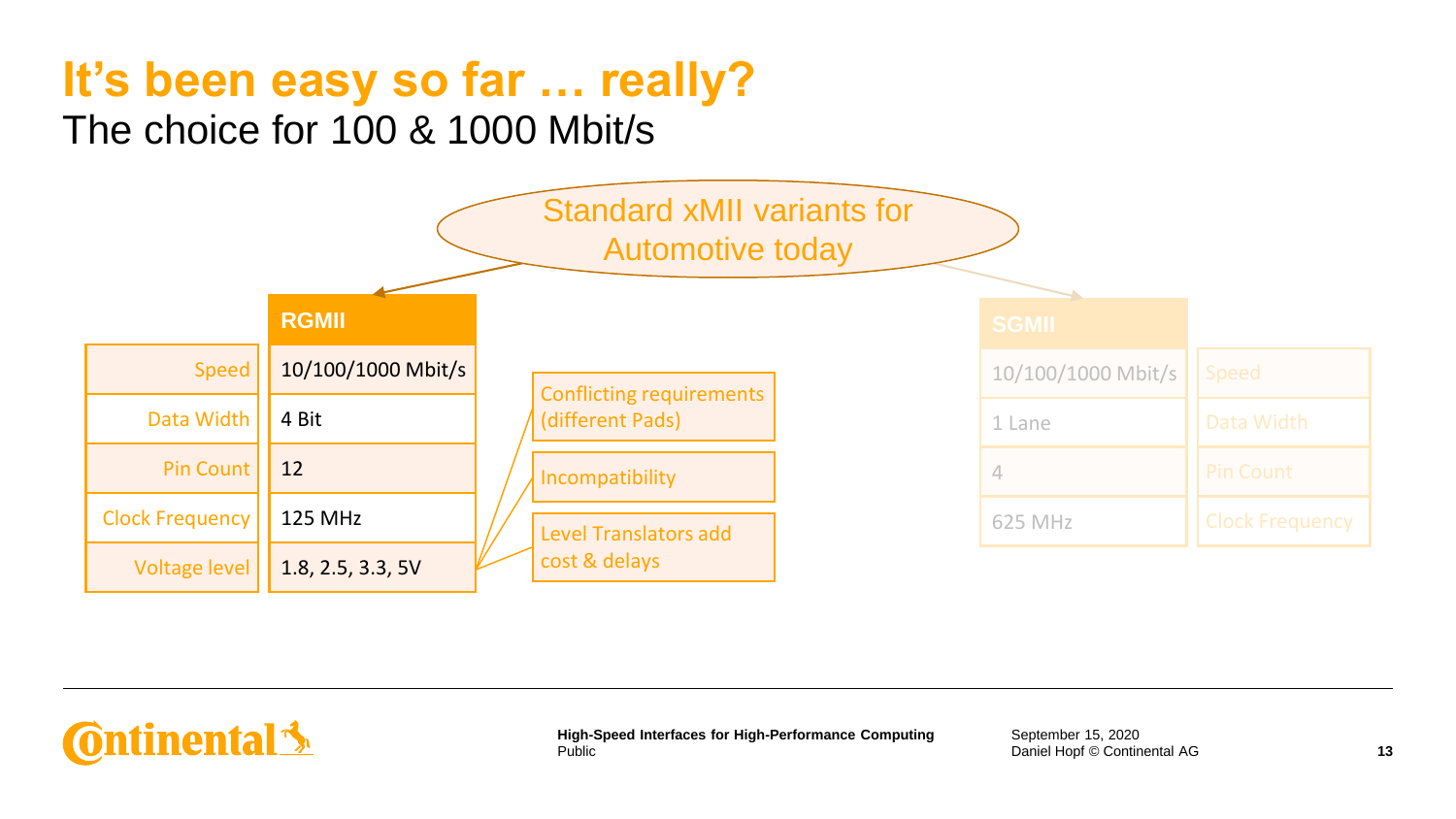

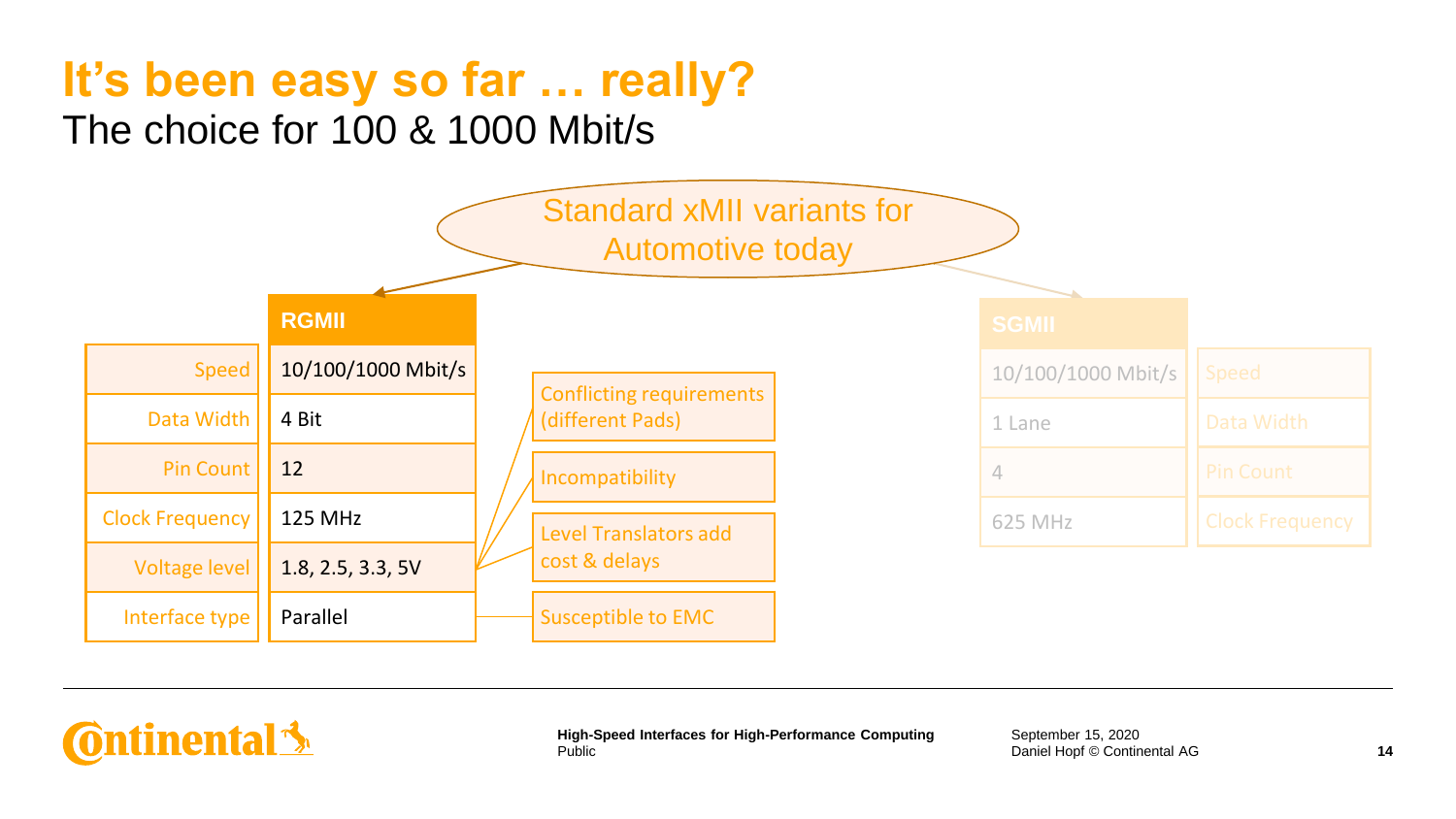**Ontinental** 

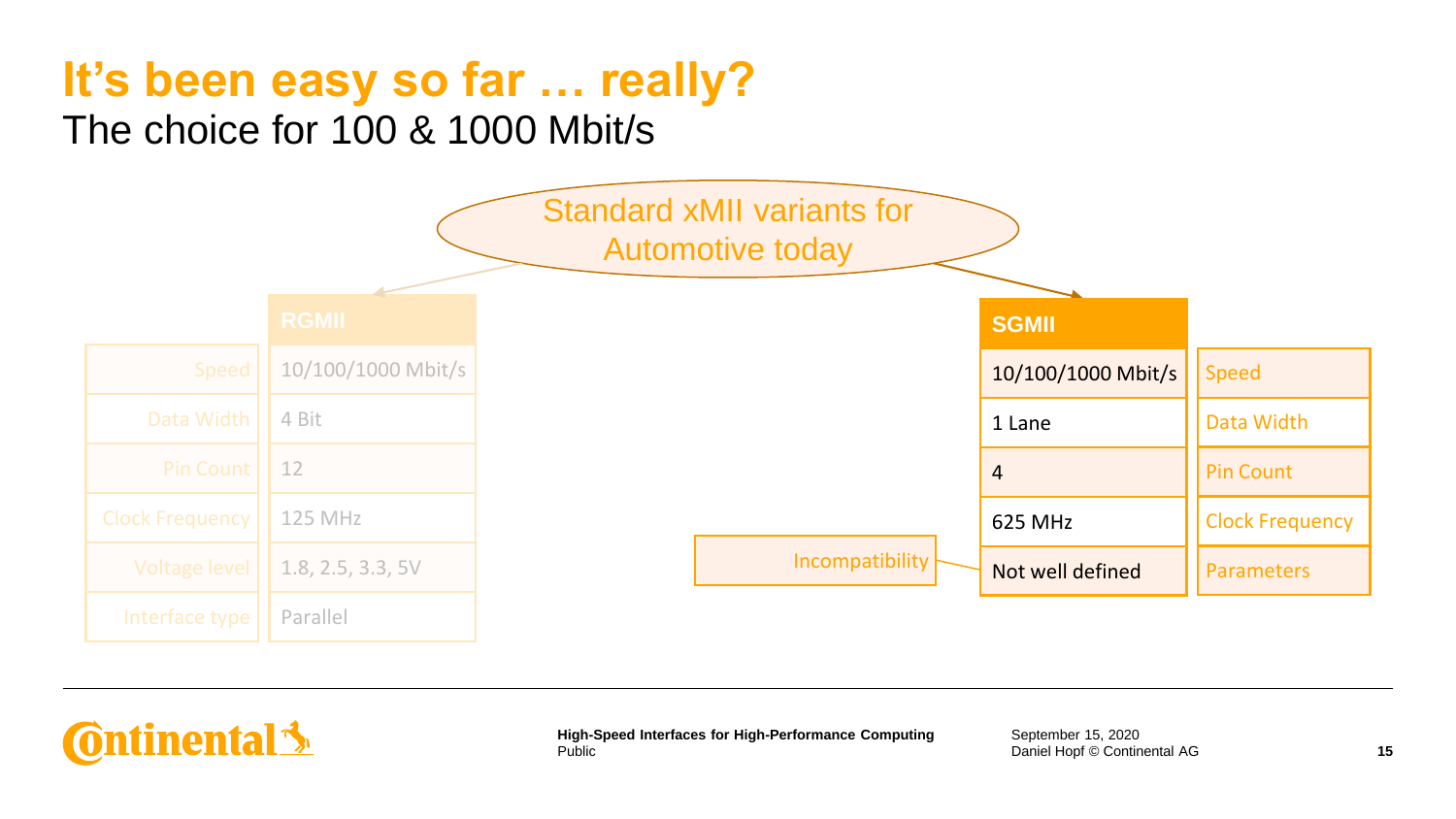**Ontinental** 

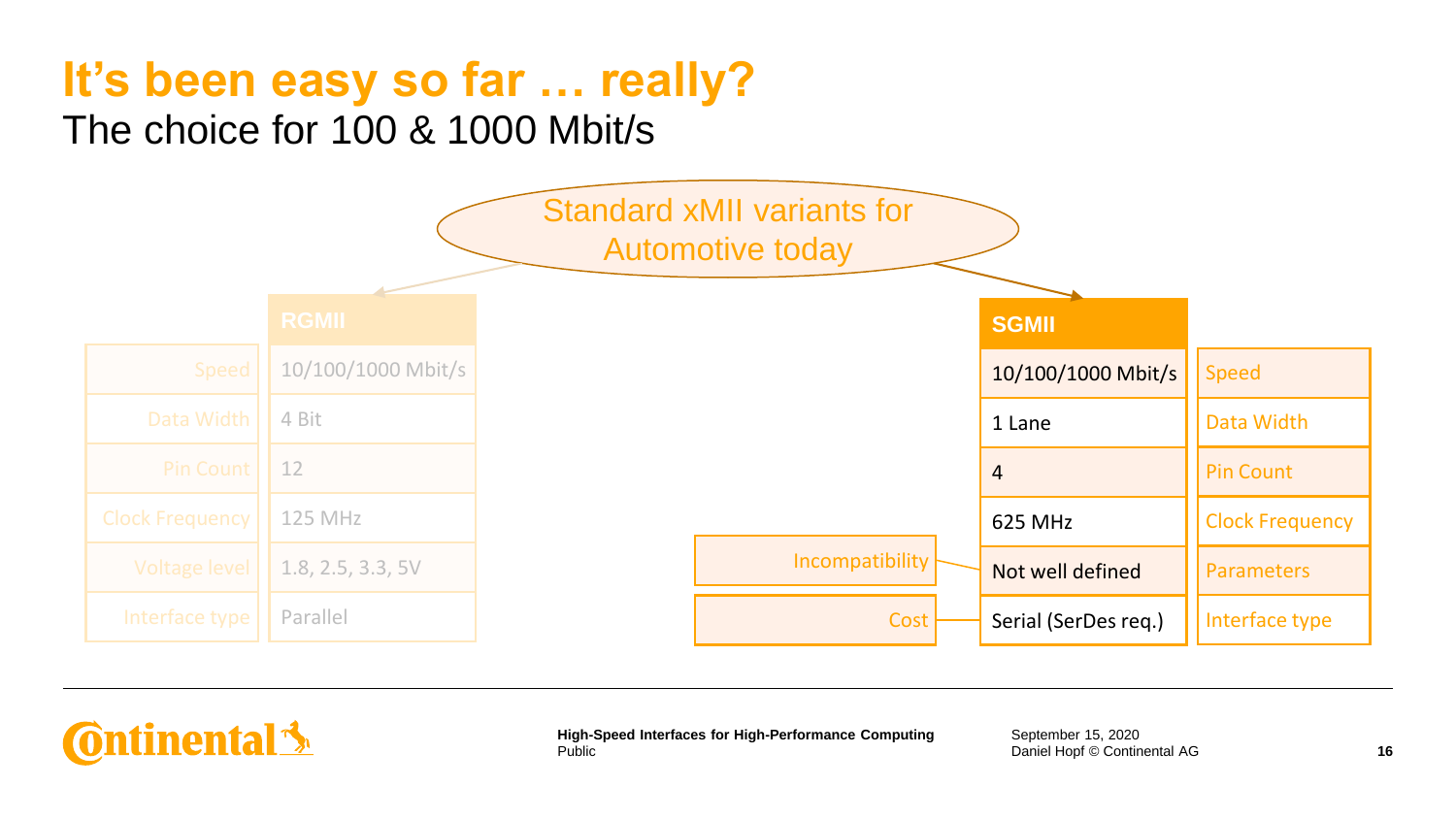## **High-Speed Interfaces for High-Performance Computing** Agenda

| Motivation                           |  |
|--------------------------------------|--|
| It's been easy so far                |  |
| It suits me, it suits me not         |  |
| <b>Standardization &amp; Summary</b> |  |

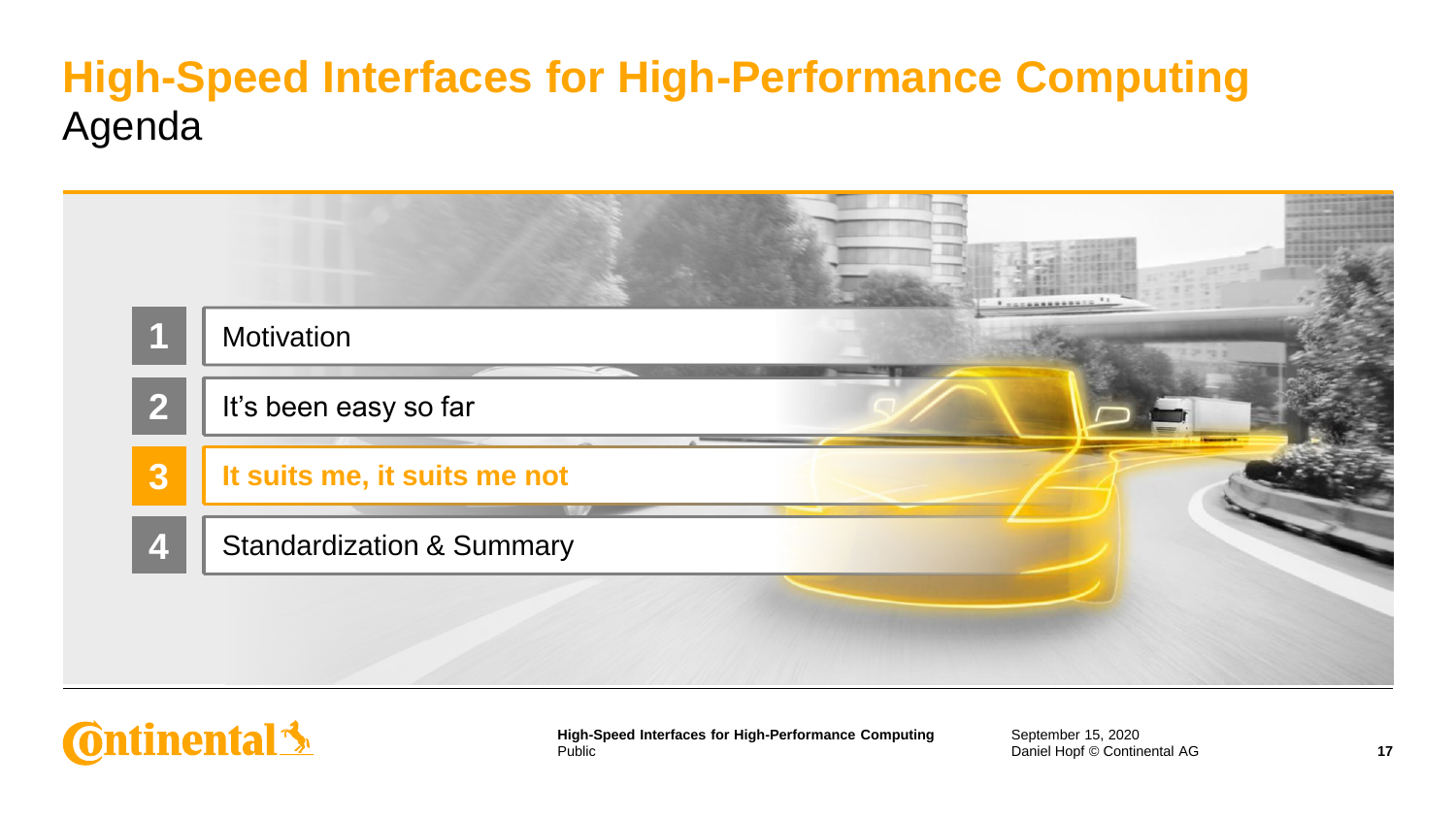2.5 Gbit/s

XLAUI

**Ontinental** \$

**JSGN** 

25GAUI

New PHY speeds grow xMII flowers



- Enterprise IT offers a wide variety of xMIIs for multi-Gigabit connectivity
- › The advent of (higher) Multi-Gig speeds for Automotive makes it necessary to evaluate those against automotive requirements

#### › SOP for IEEE802.3ch speeds **~2024**

Public **High-Speed Interfaces for High-Performance Computing**

IEEE802.3ch

5 Gbit/s  $\begin{bmatrix} 10 & 6 \end{bmatrix}$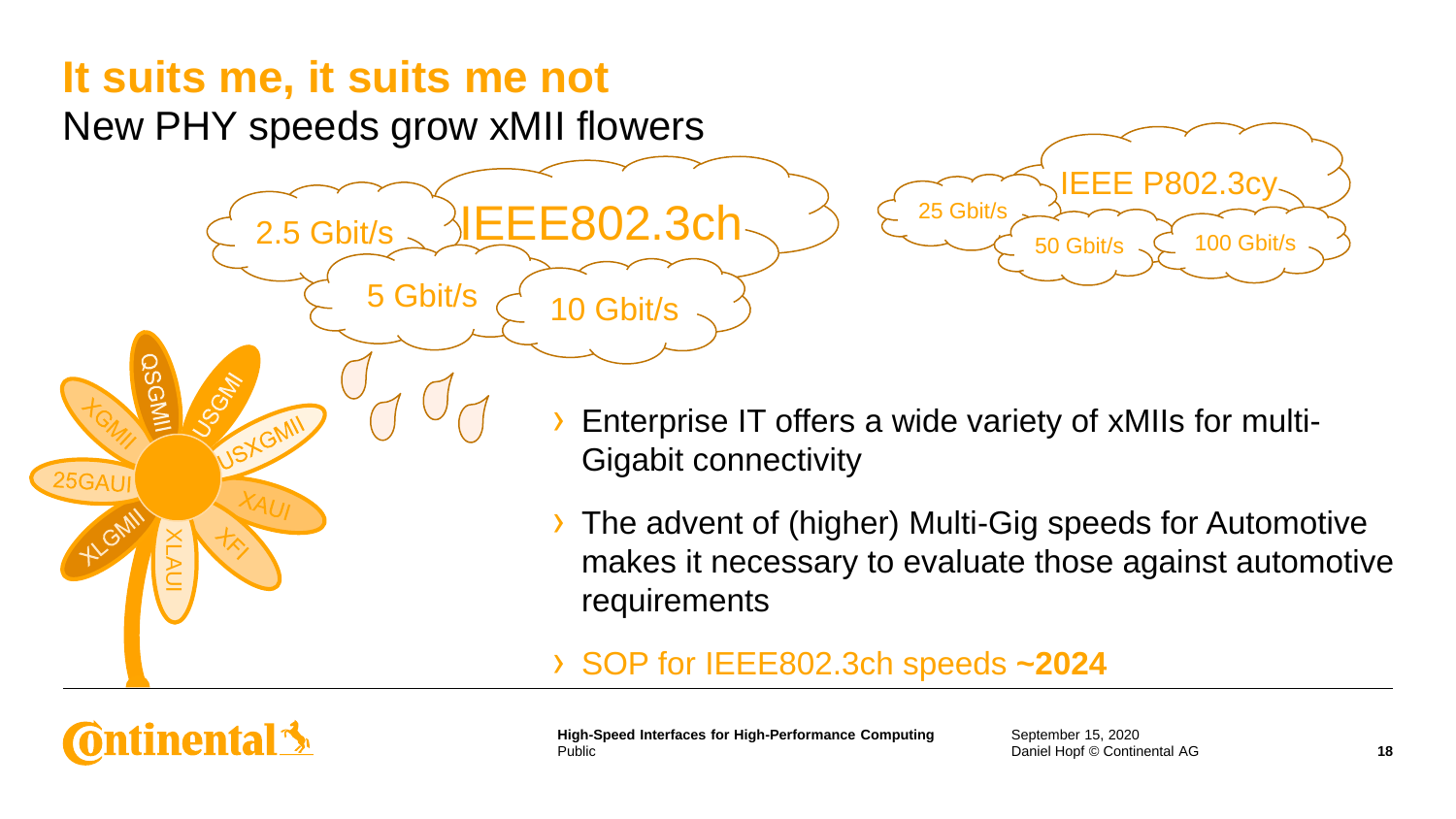#### Detailing the petals of that flower

| <b>Host Interface</b> | <b>Speed</b>       | Data width      |                | # Pins Clock Frequency Transmission Specification                                           |          |                      |
|-----------------------|--------------------|-----------------|----------------|---------------------------------------------------------------------------------------------|----------|----------------------|
| <b>QSGMII</b>         | $4x \leq 1$ Gbit/s | 1 Lane          | 4              | 5.0 GHz                                                                                     | Serial   | Cisco                |
| XGMII                 | 10 Gbit/s          | 32 Bit          | 74             | 156.25 MHz                                                                                  | Parallel | <b>IEEE</b> standard |
| XFI ("Ziffie")        | 10 Gbit/s          | 1 Lane          | $\overline{4}$ | 10.3125 GHz                                                                                 | Serial   | SFP+ MSA             |
| XAUI ("Zowie")        | 10 Gbit/s          | 4 Lanes         | 16             | 3.125 GHz                                                                                   | Serial   | <b>IEEE</b> standard |
| <b>USGMII</b>         | $8x \leq 1$ Gbit/s | 1 Lane          | $\overline{4}$ | 10.3125 GHz                                                                                 | Serial   | Cisco                |
| <b>USXGMII</b>        | 10 Gbit/s          | 1 Lane          | 4              | 10.3125 GHz                                                                                 | Serial   | Cisco                |
| 25GAUI                | 25 Gbit/s          | 1 Lane          | 4              | 26.5625 GHz                                                                                 | Serial   | <b>IEEE</b> standard |
| <b>XLAUI</b>          | 40 Gbit/s          | 4 Lanes         | 16             | 10.3125 GHz                                                                                 | Serial   | <b>IEEE</b> standard |
| <b>XLGMII</b>         | 40 Gbit/s          | 8 x 8 Bit-Lanes | 146            | 625 MHz                                                                                     | Parallel | <b>IEEE standard</b> |
|                       |                    |                 |                | Note: This listing is not exhaustive - there are even more variants which are not mentioned |          |                      |



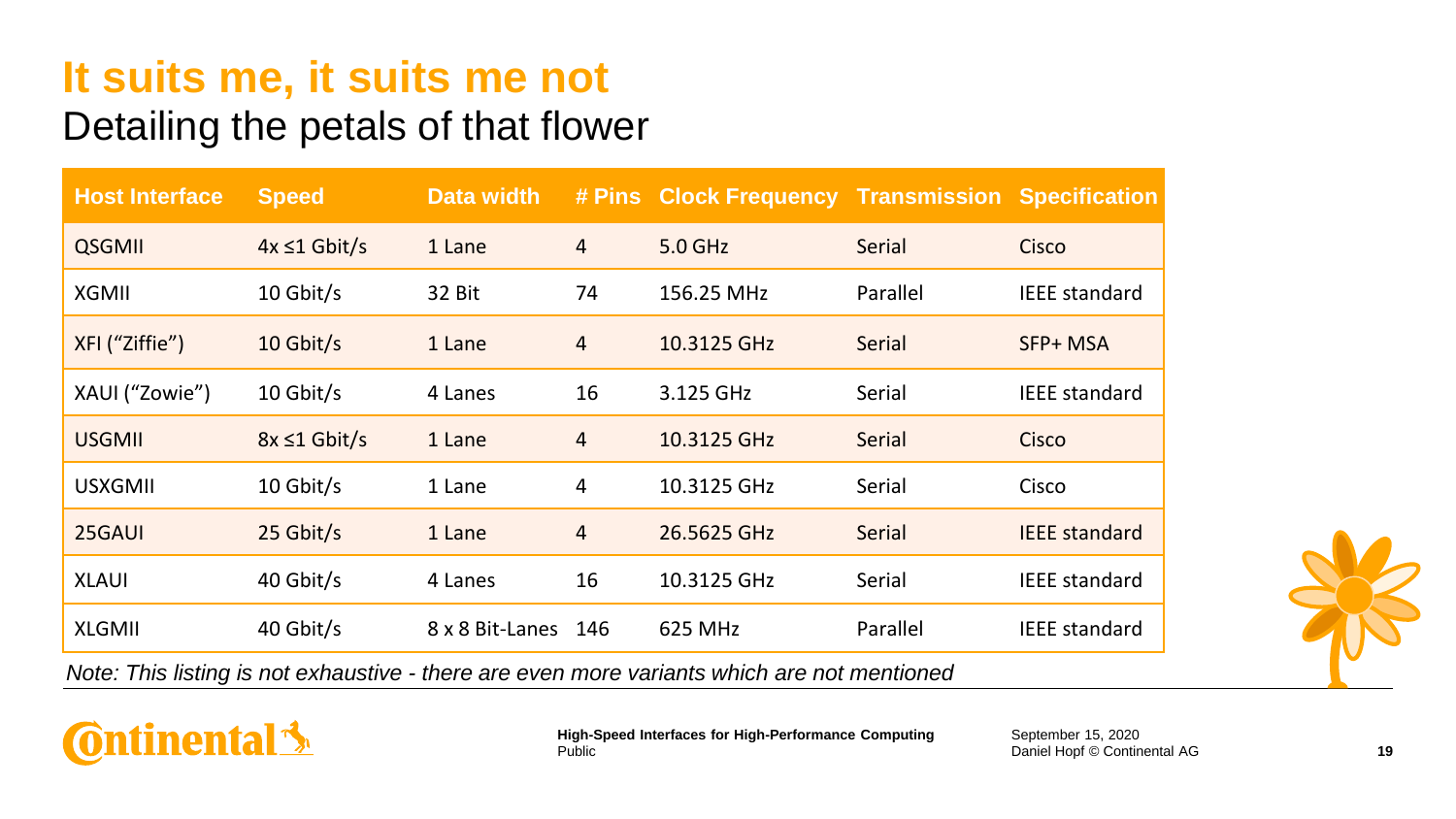#### Strike out parallel interfaces

| <b>Host Interface</b> | <b>Speed</b>       | <b>Data width</b> |                | # Pins Clock Frequency Transmission Specification |          |                      |  |
|-----------------------|--------------------|-------------------|----------------|---------------------------------------------------|----------|----------------------|--|
| <b>QSGMII</b>         | $4x \leq 1$ Gbit/s | 1 Lane            | $\overline{4}$ | 5.0 GHz                                           | Serial   | Cisco                |  |
| <b>XGMII</b>          | 10 Gbit/s          | 32 Bit            | 74             | 156.25 MHz                                        | Parallel | <b>IEEE</b> standard |  |
| XFI ("Ziffie")        | $10$ Gbit/s        | 1 Lane            | $\overline{4}$ | 10.3125 GHz                                       | Serial   | SFP+ MSA             |  |
| XAUI ("Zowie")        | 10 Gbit/s          | 4 Lanes           | 16             | 3.125 GHz                                         | Serial   | <b>IEEE</b> standard |  |
| <b>USGMII</b>         | $8x \leq 1$ Gbit/s | 1 Lane            | $\overline{4}$ | 10.3125 GHz                                       | Serial   | Cisco                |  |
| <b>USXGMII</b>        | 10 Gbit/s          | 1 Lane            | 4              | 10.3125 GHz                                       | Serial   | Cisco                |  |
| 25GAUI                | 25 Gbit/s          | 1 Lane            | $\overline{4}$ | 26.5625 GHz                                       | Serial   | <b>IEEE</b> standard |  |
| <b>XLAUI</b>          | 40 Gbit/s          | 4 Lanes           | 16             | 10.3125 GHz                                       | Serial   | <b>IEEE</b> standard |  |
| <b>XLGMII</b>         | 40 Gbit/s          | 8 x 8 Bit-Lanes   | 146            | 625 MHz                                           | Parallel | <b>IEEE</b> standard |  |



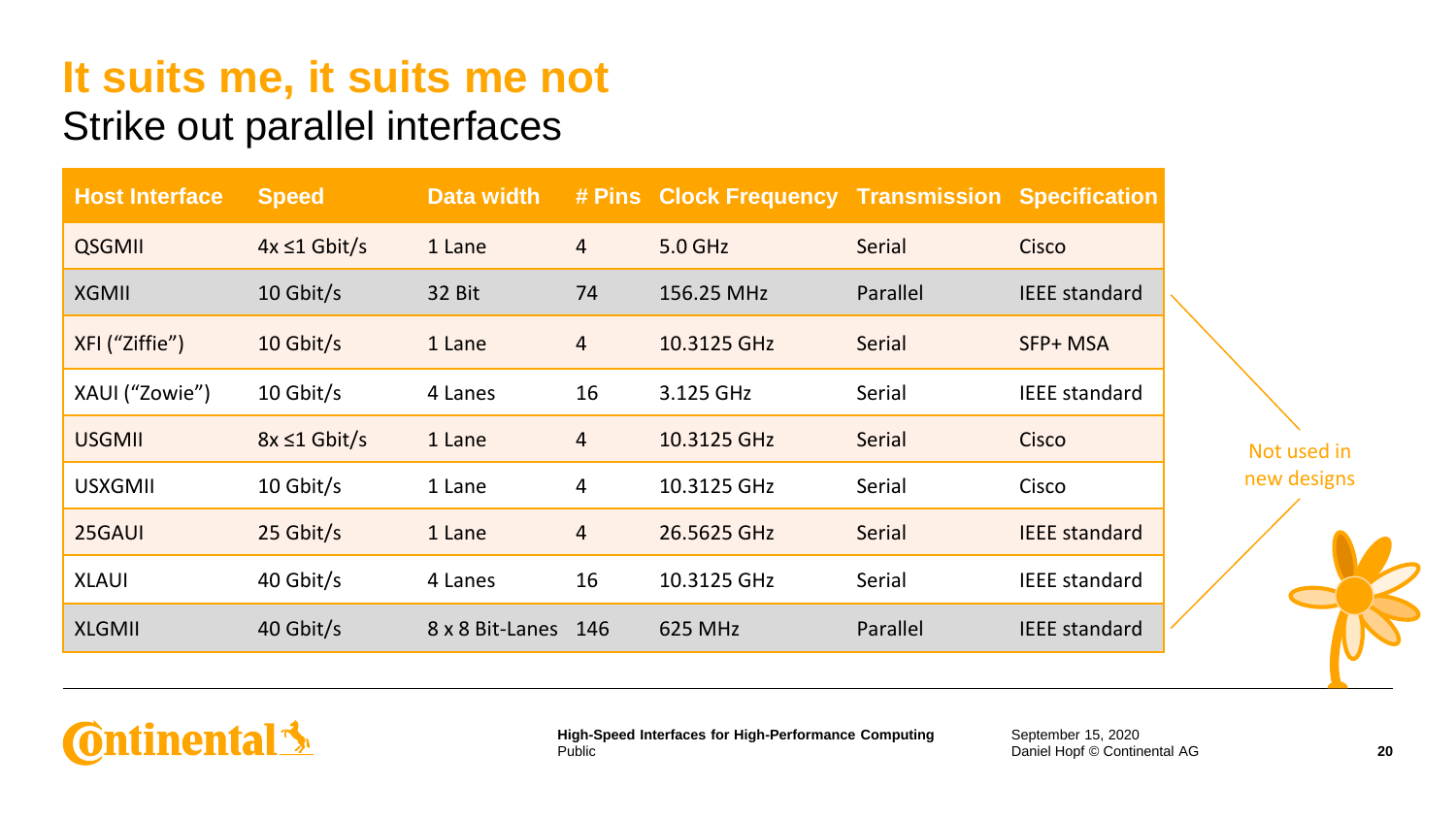#### **It suits me, it suits me not** QSGMII & USGMII

| <b>Host Interface</b> | <b>Speed</b>       | Data width      |                | # Pins Clock Frequency Transmission |          | <b>Specification</b> |  |
|-----------------------|--------------------|-----------------|----------------|-------------------------------------|----------|----------------------|--|
| <b>QSGMII</b>         | $4x \leq 1$ Gbit/s | 1 Lane          | 4              | 5.0 GHz                             | Serial   | Cisco                |  |
| <b>XGMII</b>          | 10 Gbit/s          | 32 Bit          | 74             | 156.25 MHz                          | Parallel | <b>IEEE</b> standard |  |
| XFI ("Ziffie")        | 10 Gbit/s          | 1 Lane          | $\overline{4}$ | 10.3125 GHz                         | Serial   | SFP+ MSA             |  |
| XAUI ("Zowie")        | 10 Gbit/s          | 4 Lanes         | 16             | 3.125 GHz                           | Serial   | <b>IEEE</b> standard |  |
| <b>USGMII</b>         | $8x \leq 1$ Gbit/s | 1 Lane          | $\overline{4}$ | 10.3125 GHz                         | Serial   | Cisco                |  |
| <b>USXGMII</b>        | 10 Gbit/s          | 1 Lane          | 4              | 10.3125 GHz                         | Serial   | Cisco                |  |
| 25GAUI                | 25 Gbit/s          | 1 Lane          | $\overline{4}$ | 26.5625 GHz                         | Serial   | <b>IEEE</b> standard |  |
| <b>XLAUI</b>          | 40 Gbit/s          | 4 Lanes         | 16             | 10.3125 GHz                         | Serial   | <b>IEEE</b> standard |  |
| <b>XLGMII</b>         | 40 Gbit/s          | 8 x 8 Bit-Lanes | 146            | 625 MHz                             | Parallel | <b>IEEE</b> standard |  |

For aggregation of multiple ports only

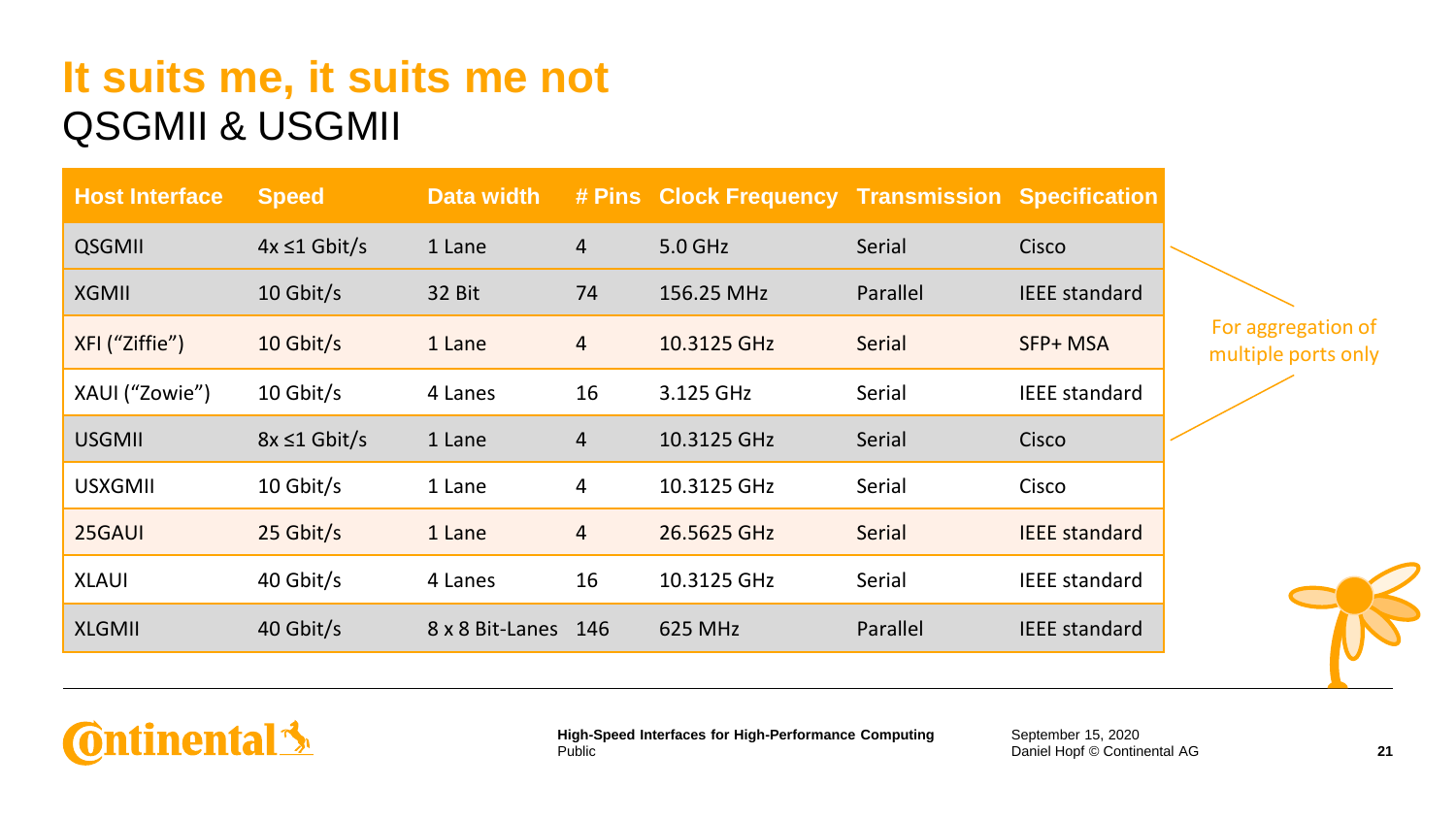| <b>Host Interface</b> | <b>Speed</b>       | Data width      |                | # Pins Clock Frequency Transmission Specification |          |                      |  |
|-----------------------|--------------------|-----------------|----------------|---------------------------------------------------|----------|----------------------|--|
| <b>QSGMII</b>         | $4x \leq 1$ Gbit/s | 1 Lane          | $\overline{4}$ | 5.0 GHz                                           | Serial   | Cisco                |  |
| <b>XGMII</b>          | 10 Gbit/s          | 32 Bit          | 74             | 156.25 MHz                                        | Parallel | <b>IEEE</b> standard |  |
| XFI ("Ziffie")        | $10$ Gbit/s        | 1 Lane          | $\overline{4}$ | 10.3125 GHz                                       | Serial   | SFP+ MSA             |  |
| XAUI ("Zowie")        | 10 Gbit/s          | 4 Lanes         | 16             | 3.125 GHz                                         | Serial   | <b>IEEE</b> standard |  |
| <b>USGMII</b>         | $8x \leq 1$ Gbit/s | 1 Lane          | 4              | 10.3125 GHz                                       | Serial   | Cisco                |  |
| <b>USXGMIL</b>        | 10 Gbit/s          | 1 Lane          | 4              | 10.3125 GHz                                       | Serial   | Cisco                |  |
| 25GAUI                | 25 Gbit/s          | 1 Lane          | $\overline{4}$ | 26.5625 GHz                                       | Serial   | <b>IEEE</b> standard |  |
| <b>XLAUI</b>          | 40 Gbit/s          | 4 Lanes         | 16             | 10.3125 GHz                                       | Serial   | <b>IEEE</b> standard |  |
| <b>XLGMII</b>         | 40 Gbit/s          | 8 x 8 Bit-Lanes | 146            | 625 MHz                                           | Parallel | <b>IEEE</b> standard |  |

Critical freq. for FR4 PCB material (starting ~20 GHz)



#### **Ontinental**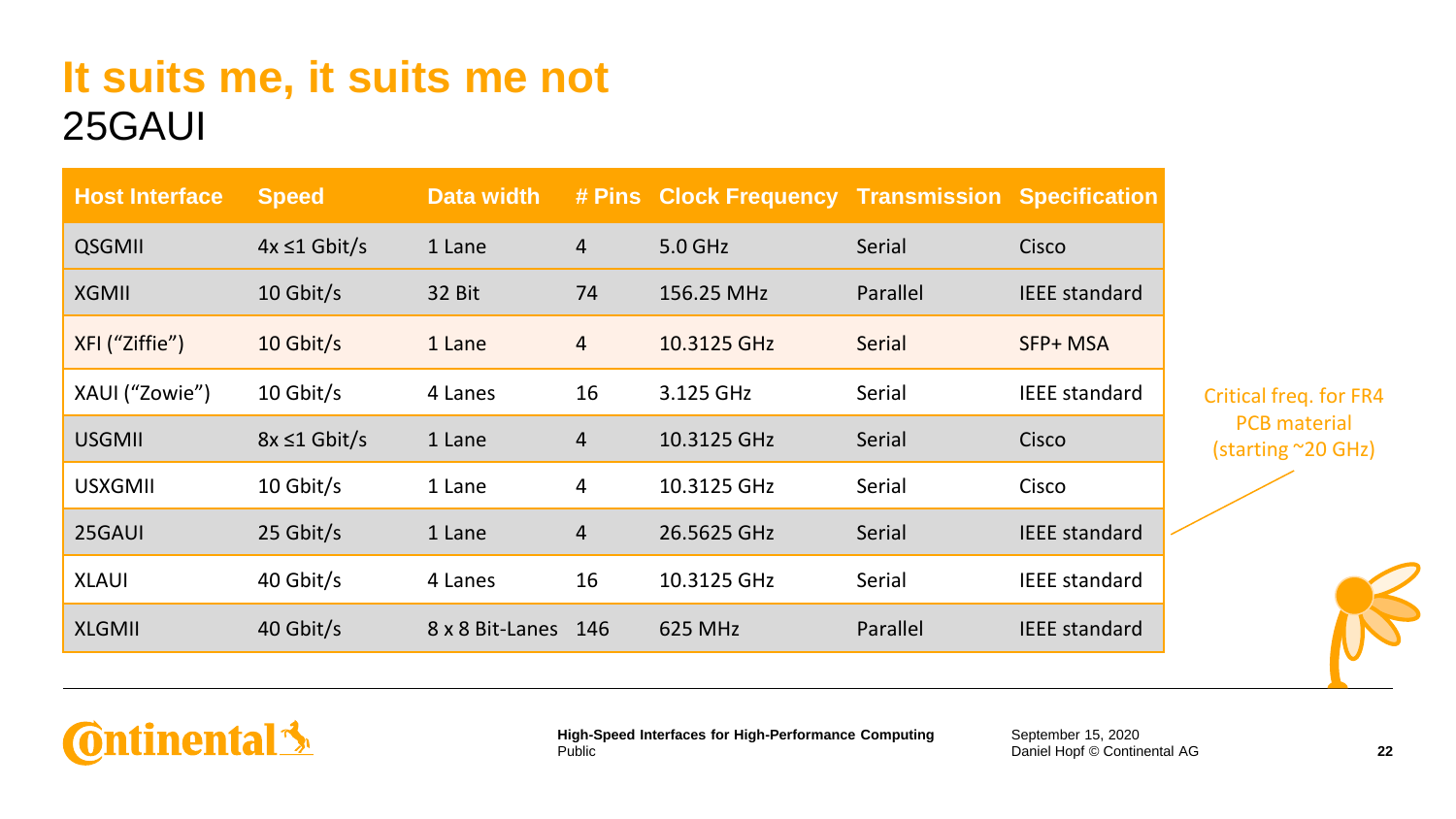**Ontinental** 

| <b>Host Interface</b> | <b>Speed</b>       | Data width      |                | # Pins Clock Frequency Transmission Specification |          |                      |
|-----------------------|--------------------|-----------------|----------------|---------------------------------------------------|----------|----------------------|
| <b>QSGMII</b>         | $4x \leq 1$ Gbit/s | 1 Lane          | $\overline{4}$ | 5.0 GHz                                           | Serial   | Cisco                |
| <b>XGMII</b>          | 10 Gbit/s          | 32 Bit          | 74             | 156.25 MHz                                        | Parallel | <b>IEEE</b> standard |
| XFI ("Ziffie")        | 10 Gbit/s          | 1 Lane          | 4              | 10.3125 GHz                                       | Serial   | SFP+ MSA             |
| XAUI ("Zowie")        | 10 Gbit/s          | 4 Lanes         | 16             | 3.125 GHz                                         | Serial   | <b>IEEE</b> standard |
| <b>USGMII</b>         | $8x \leq 1$ Gbit/s | 1 Lane          | 4              | 10.3125 GHz                                       | Serial   | Cisco                |
| <b>USXGMII</b>        | 10 Gbit/s          | 1 Lane          | 4              | 10.3125 GHz                                       | Serial   | Cisco                |
| 25GAUI                | 25 Gbit/s          | 1 Lane          | 4              | 26.5625 GHz                                       | Serial   | <b>IEEE</b> standard |
| <b>XLAUI</b>          | 40 Gbit/s          | 4 Lanes         | 16             | 10.3125 GHz                                       | Serial   | <b>IEEE</b> standard |
| <b>XLGMII</b>         | 40 Gbit/s          | 8 x 8 Bit-Lanes | 146            | 625 MHz                                           | Parallel | <b>IEEE</b> standard |

Public

**High-Speed Interfaces for High-Performance Computing**

Multiple lanes with XFI-like interface characteristics

September 15, 2020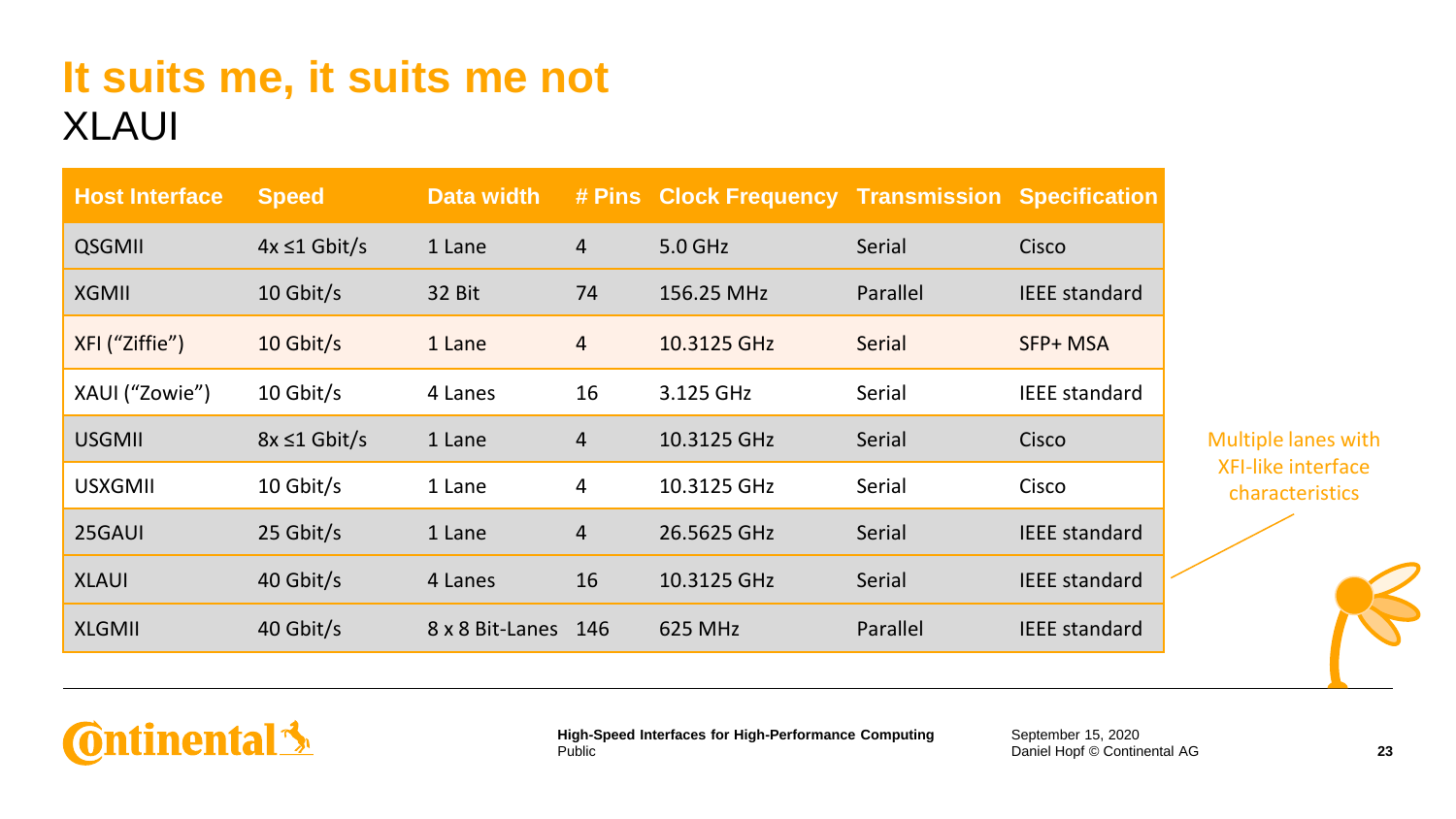#### The candidates for further evaluation

| <b>Host Interface</b> | Speed            | Data width |    | # Pins Clock Frequency Transmission Specification |        |                      |
|-----------------------|------------------|------------|----|---------------------------------------------------|--------|----------------------|
| XAUI ("Zowie")        | $10$ Gbit/s      | 4 Lanes    | 16 | 3.125 GHz                                         | Serial | <b>IEEE</b> standard |
| <b>USXGMIL</b>        | $\leq$ 10 Gbit/s | 1 Lane     | 4  | 10.3125 GHz                                       | Serial | Cisco                |
| XFI ("Ziffie")        | $10$ Gbit/s      | 1 Lane     | 4  | 10.3125 GHz                                       | Serial | SFP+ MSA             |

- › XAUI has a relatively low frequency (but seems to be superseded by XFI)
- › USXGMII as only remaining interface in this list supports multiple rates (10/100/1000/2.5G/5G/10G) – preferable for MultiSpeed PHYs ≤10 Gbit/s
- › XFI is well-known by semiconductors and already showing up on next-gen devices
- 10 GHz frequencies should still be ok for FR4 material PCBs
	- But for 25 Gbit/s, 25 GAUI will become relevant with its higher frequency

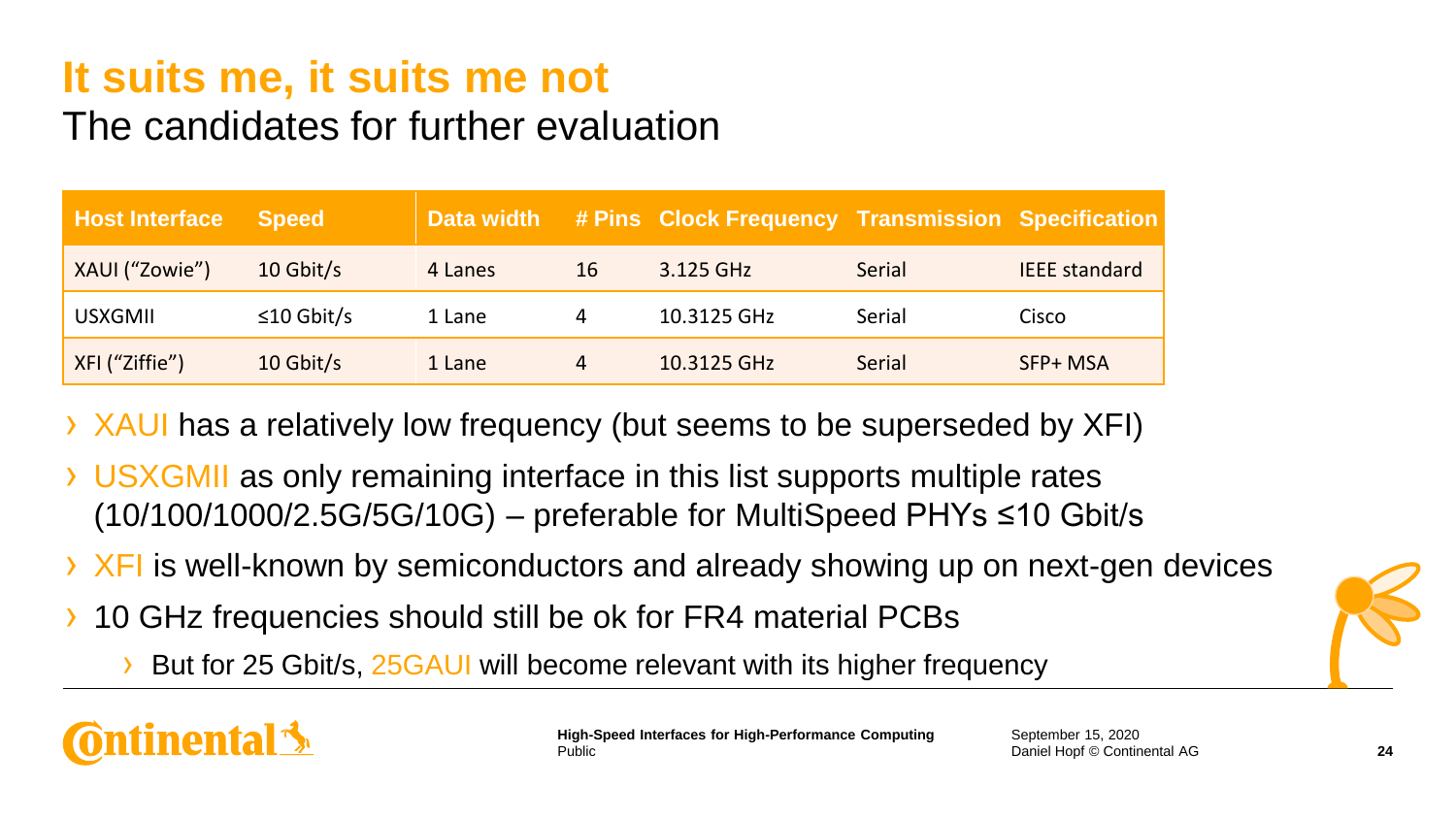## **High-Speed Interfaces for High-Performance Computing** Agenda

|                | Motivation                           |  |
|----------------|--------------------------------------|--|
| $\overline{2}$ | It's been easy so far                |  |
| 3              | It suits me, it suits me not         |  |
| $\overline{4}$ | <b>Standardization &amp; Summary</b> |  |
|                |                                      |  |
|                |                                      |  |

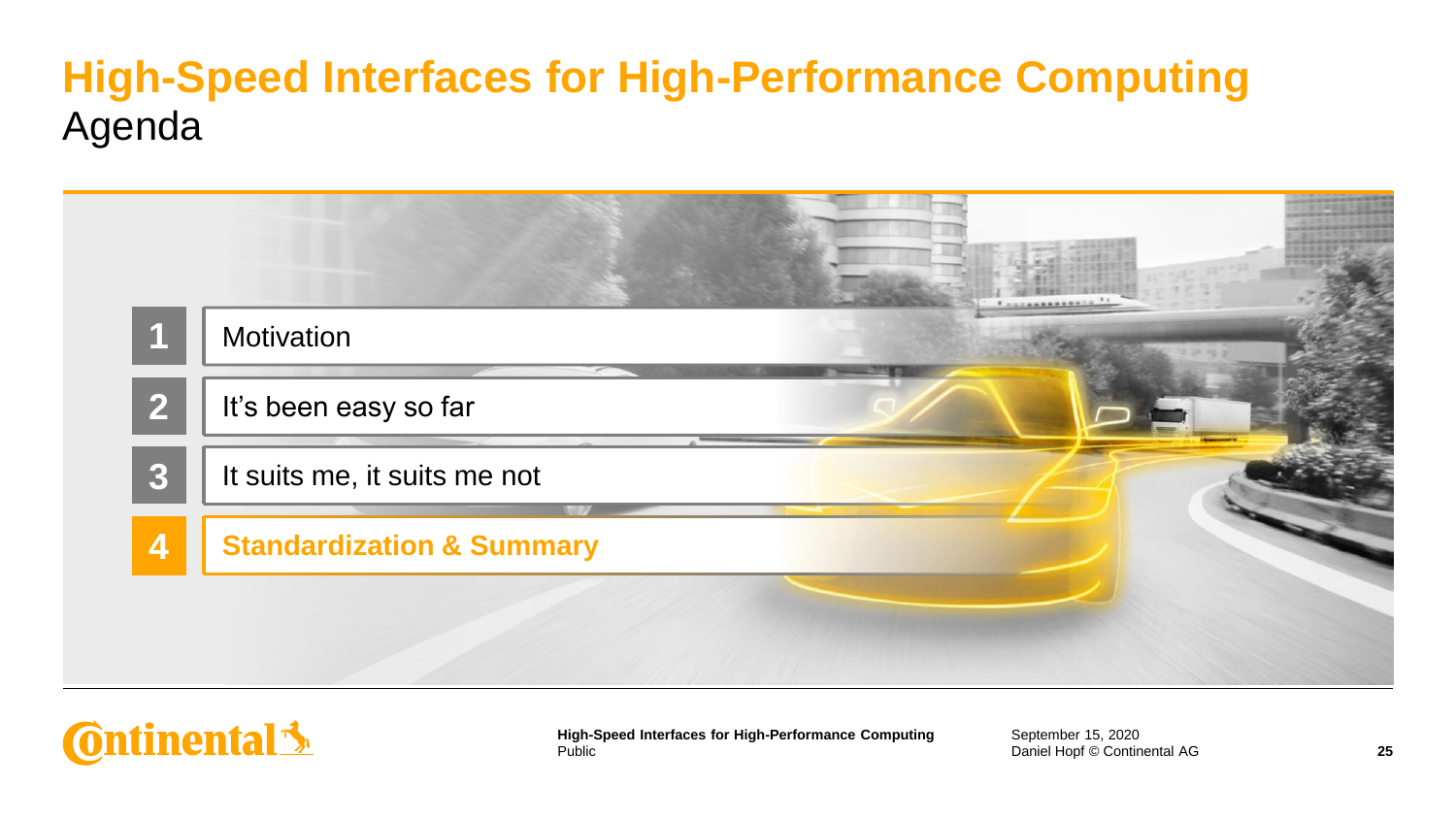#### **Standardization** The need

- › Automotive test specs usually don't cover any conformance on MII-level
	- › Data Link Layer tests implicitly verify basic functionality of xMIIs (e.g. OPEN TC8)
	- › OPEN TC6 created automotive xMII specs, but no conformance test plans
- › Even if serial Multi-Gig MII variants like XFI seem well-known from enterprise IT, our industry has many diverging requirements

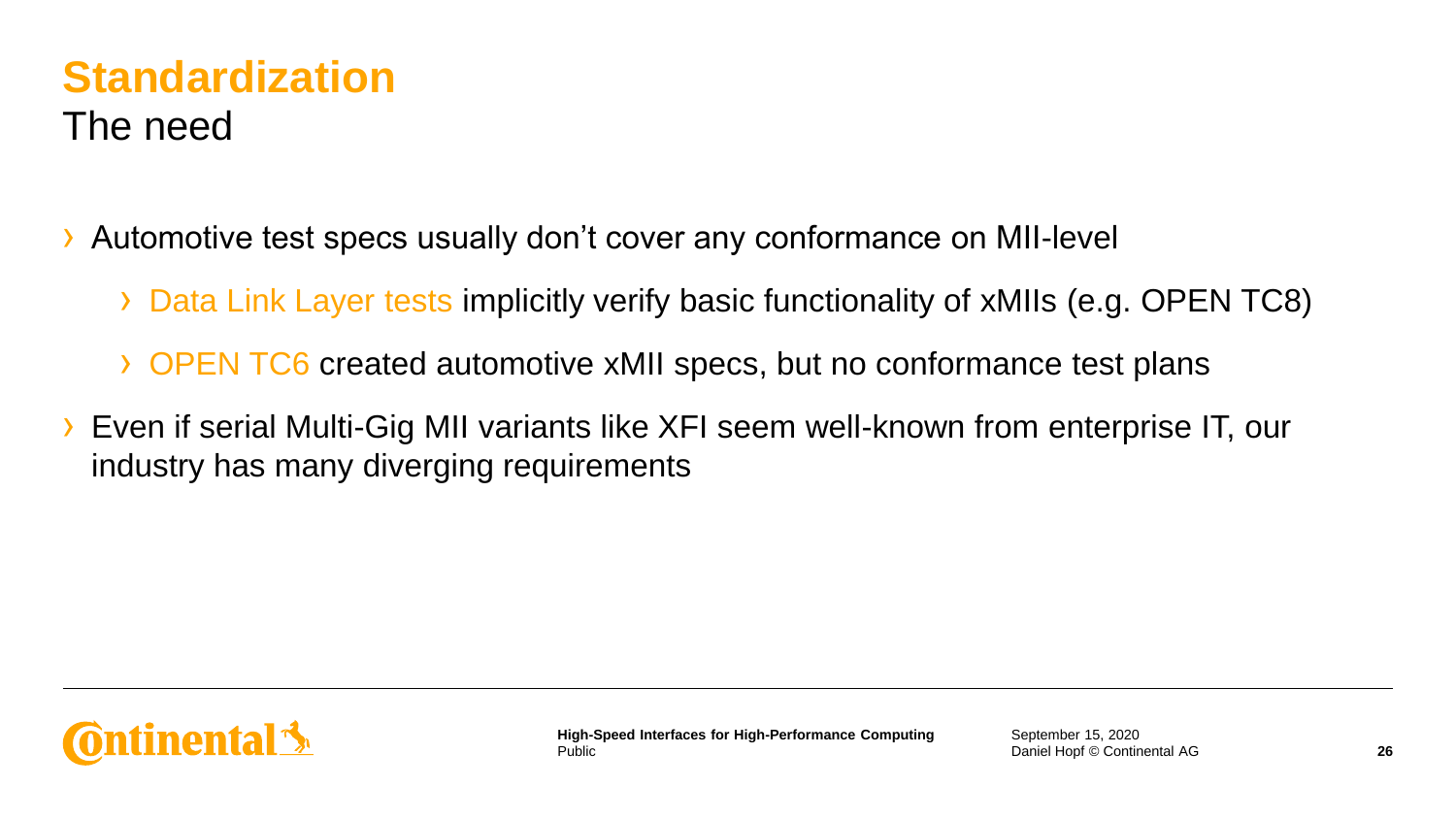#### **Standardization** Potential consortia

# **IEEE SA STANDARDS**

- › IEEE802.3 has definitions for many xMIIvariants
	- No specifics for automotive
	- Precise parameter definitions out of scope of IEEE(?)
- Potential for "Automotive MII profile(s)" similar to IFFF802.1's DG "TSN Profile for Automotive"?

 $N$   $AV$   $\mu$  alliance

**Networking for Autonomous Vehicles** 

- **TWG3** "Physical Layer System and Component Integration"
- › Charter states *"Specify PCB design rules that cover the needed signal integrity for Automotive Multi-Gig PHYs"* and *"Define host CPU interconnection for Automotive Multi-Gig PHYs"*



› TC6 "Common xMII Interface Definition"

- › Released RGMII spec
- › Ongoing SGMII spec
- › Charter states *"improve the applicability of existing xMII standards for Ethernet-based automotive networks with data rates of 100 Mbit/s and 1 Gbit/s"*
	- Potentially extend focus to >1 Gbit/s in future
- RGMII-Spec in translation to ISO 21111-2 with support from TC6



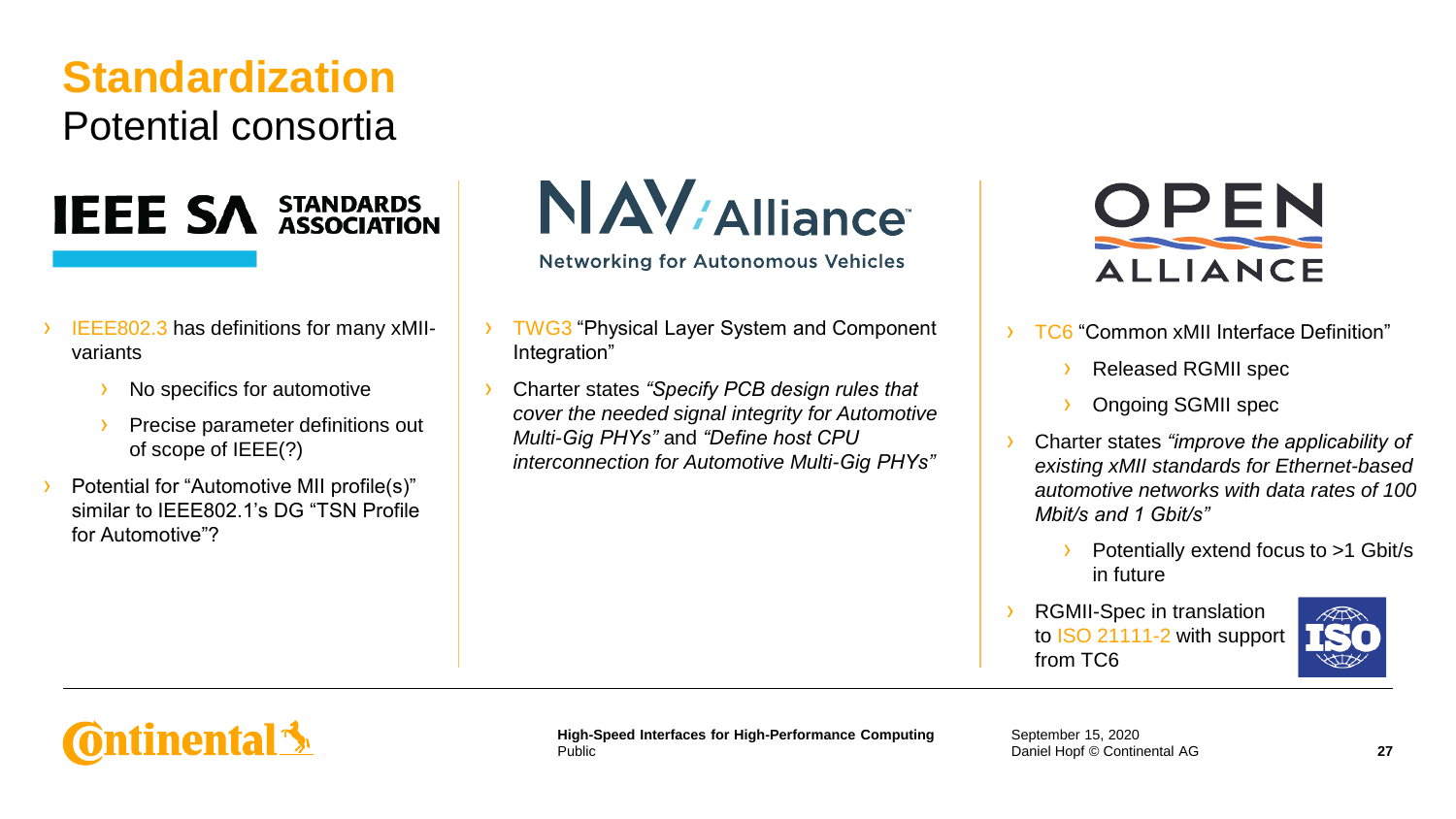

- RGMII and SGMII brought some problems in automotive implementations
	- › Learning curve for ECU vendors and semiconductor suppliers
	- › Need for (additional) standardization work
- › Multi-Gig Automotive Ethernet is increasing the xMII landscape drastically
	- › At closer look, only a handful of candidates are promising
	- › Proposal to investigate these interfaces more closely by industry experts with automotive requirements in mind and close any gaps for automotive use